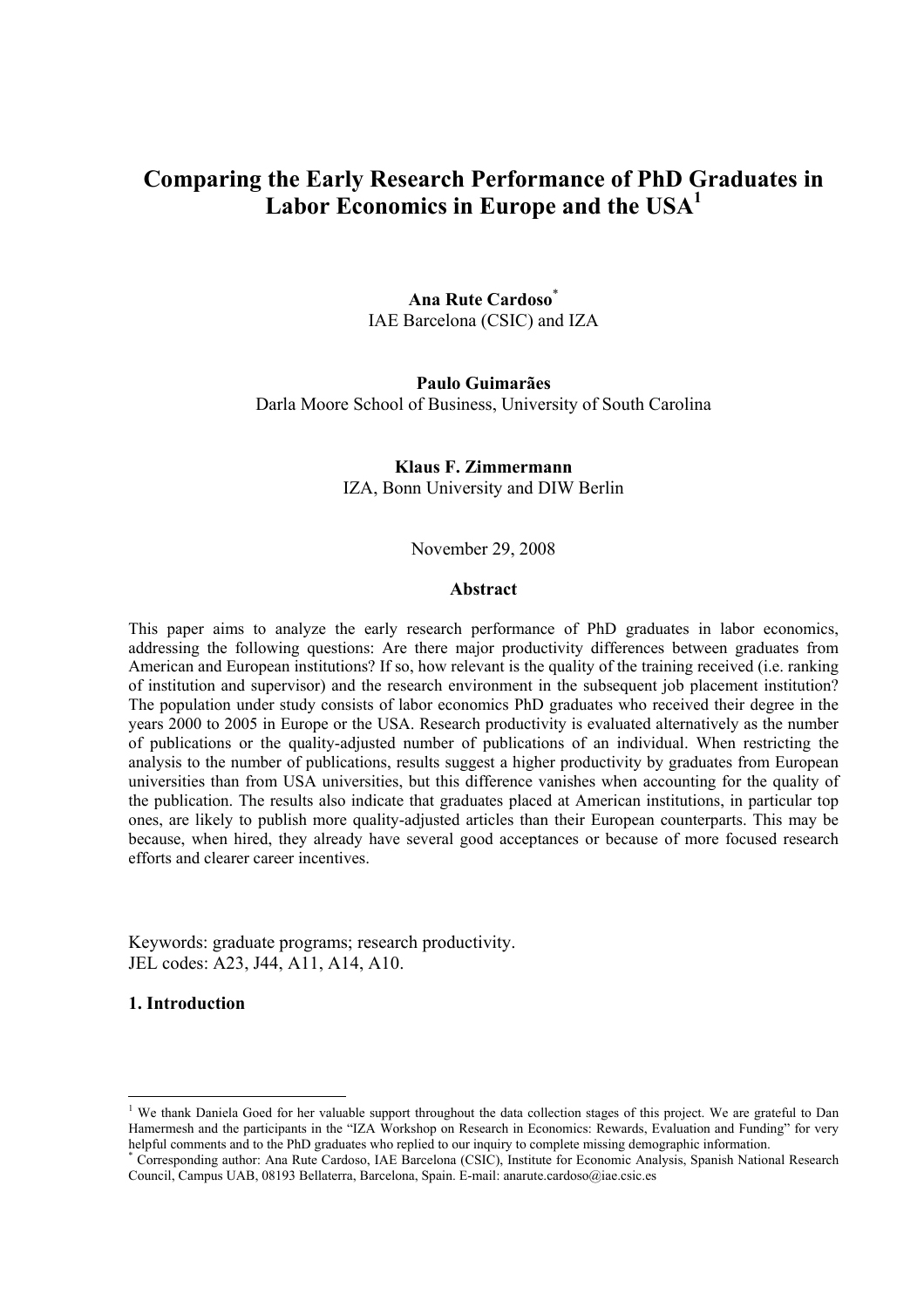Predicting the early academic success of PhD graduates by looking at their research productivity or the quality of their job placement has been an issue of interest in economics., Studies on this subject are most often based on the idea that the research performance of the young PhD graduate is determined by the quality of the academic training received: namely, the quality of the institution awarding the PhD or the research productivity of the supervisor. Examples of such studies include Athey, Katz, Krueger, Levitt and Poterba (2007), Grove and Wu (2007), Hilmer and Hilmer (2007) and Krueger and Wu (2000).

 A different line of literature has been concerned with the identification of policies that can promote research excellence. Part of this literature is motivated by the low European research performance in economics when compared to the USA. Such studies invariably emphasize the relevance of incentives, both at individual and department levels, and the need to promote profound institutional reforms in most European countries (see for example Drèze and Estevan, 2007).

 This study considers these two lines of literature, assessing the role of two different types of determinants of research performance of recent PhD graduates: the quality of the academic training received versus the institutional setting of the job placement institution upon completion of the PhD. Analyzing the productivity of PhD graduates by taking into consideration only their academic background seems an incomplete view, given the literature on the relevance of the institutional setting and career incentives for the promotion of research quality,. Anecdotal evidence can illustrate this point: two equally students talented receiving their PhD degree from the same institution and at the same time, often perform subsequently quite differently in terms of research output, depending on the country or institution where they are placed and the conditions inducing or hindering quality research. Smeets, Warzynski and Coupé (2006) is among the few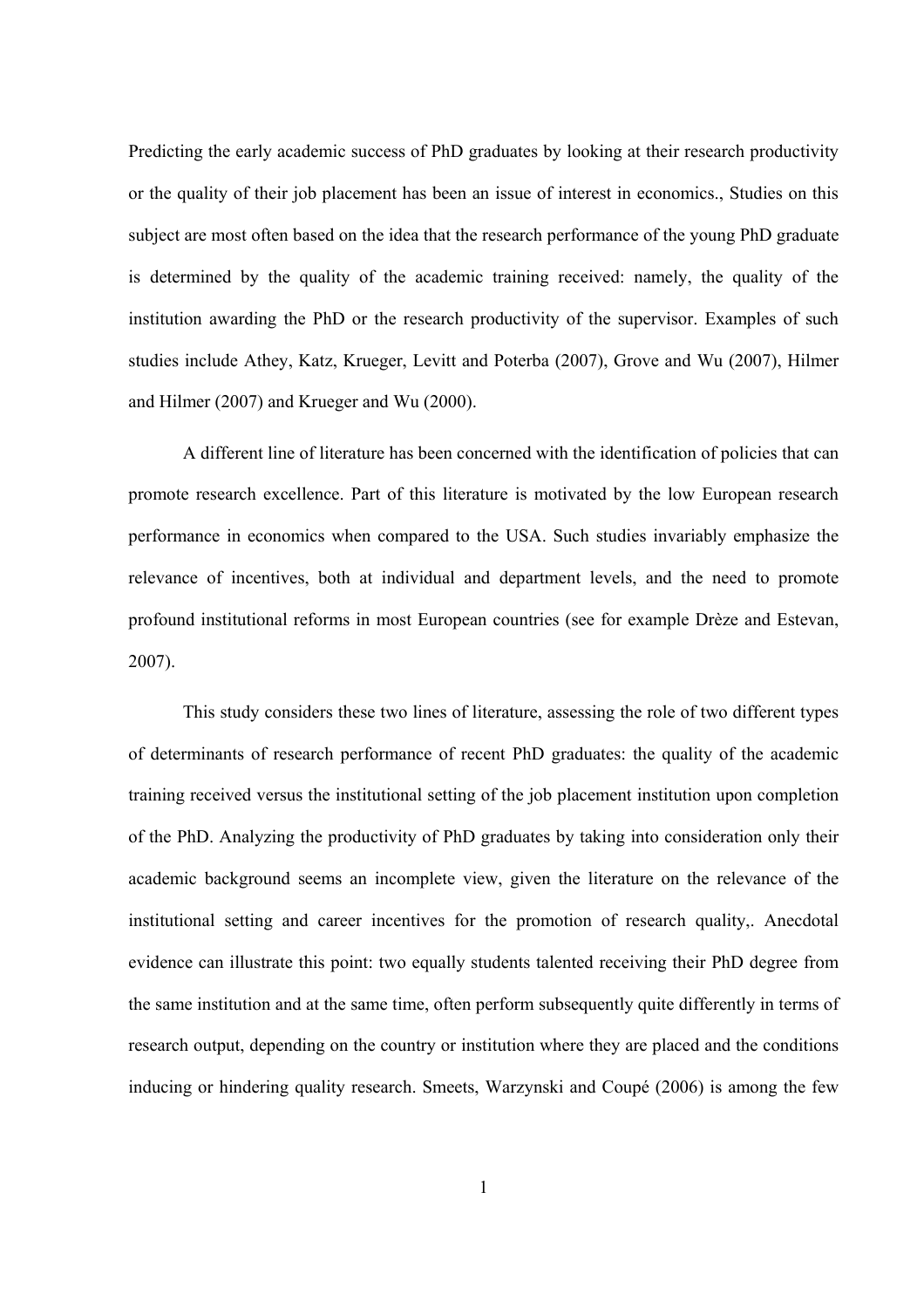studies we could find that consider the interaction of these two factors when studying the research productivity of recent economics PhD graduates.

 We concentrate on PhD graduates in labor economics who received their degree in 2000 to 2005, from a European or USA university. Identification of the population under study relied on two sources: Dissertations Abstracts, a database covering every dissertation defended at an American accredited institution, at fifty British and a few other European institutions; the files of the IZA European Summer in Labor Economics, containing detailed information on both successful and unsuccessful applicants from all over Europe. Research productivity is evaluated alternatively as the raw number of publications or the quality-adjusted number of publications of an individual.

 Section 2 overviews the literature that has dealt with the comparison of research productivity in Europe and the USA. Section 3 places labor economics in the framework of the overall economics field. Section 4 provides a detailed description of the dataset and section 5 presents descriptive statistics. The model under estimation is presented in section 6 and its results are discussed. Section 7 concludes.

#### **2. European versus North-American Research Productivity**

The higher research productivity of American economists when compared to Europeans has been widely acknowledged, as reported in the special issue of the Journal of the European Economic Association dedicated to ranking European institutions by research in economics and comparing them with the USA. "The studies […] paint a well-known but distressing picture of relatively inferior performance in Europe" (Neary, Mirrlees and Tirole, 2003: 1248). Much earlier, in an article that launched wide debate, Portes had referred to the "overwhelming American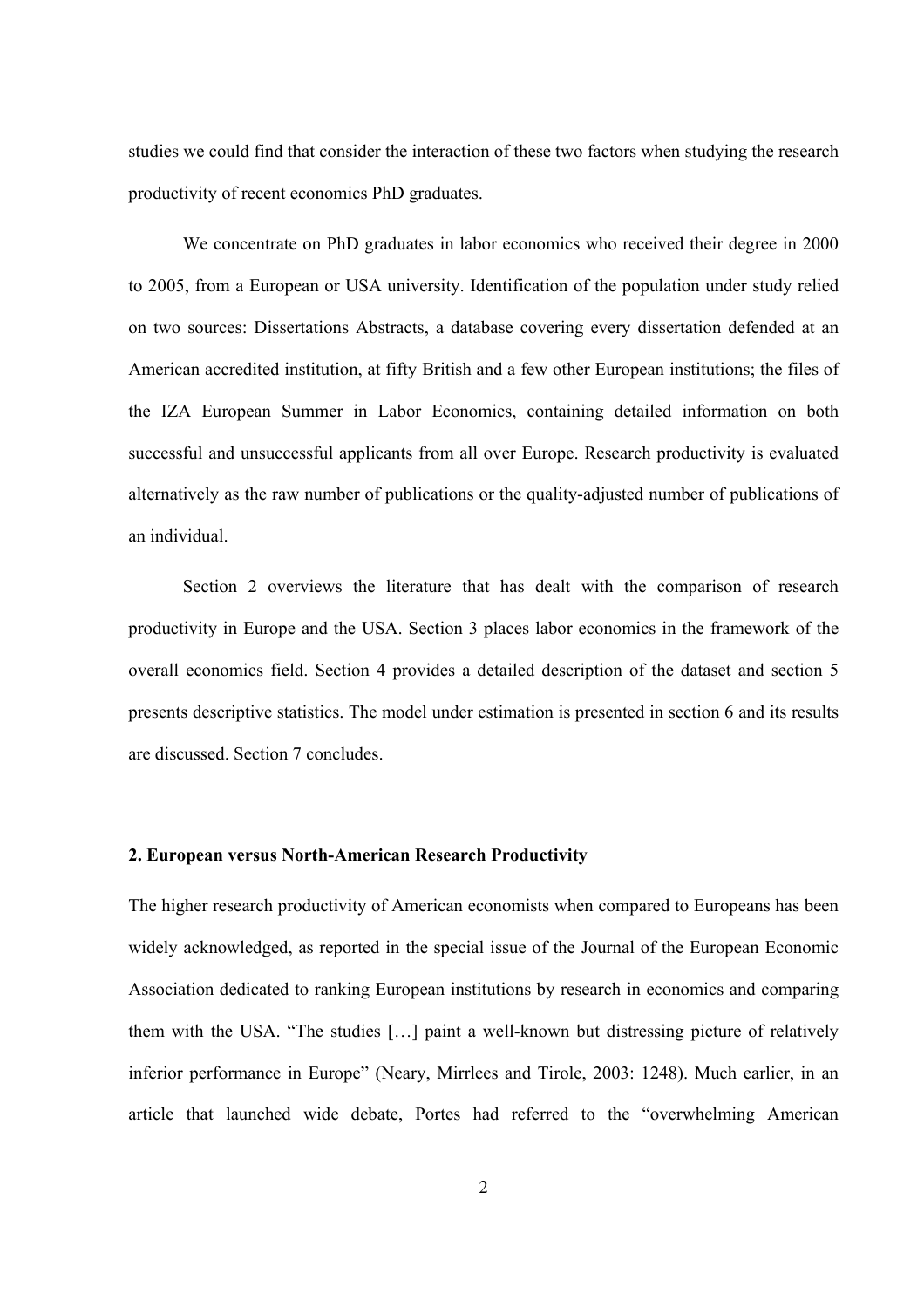dominance" (Portes, 1987: 1332). Kirman and Dahl refer to "America's lead" (Kirman and Dahl, 1994: 509). More recently, this difference has been highlighted by Drèze and Estevan (2007).

 The sources of this productivity gap have been subject to debate. Neary and co-authors mention the "poor governance of most European universities and the limited role given to research criteria in their funding" (Neary, Mirrlees and Tirole, 2003: 1248). Frey and Eichenberger (1993) argue that the market constraints are different across both sides of the Atlantic, as the USA is a wide and competitive market where there is consensus judgment over scientific performance, while, on the contrary, Europe is fragmented along national noncompetitive markets. Kocher, Luptacik and Sutter (2006) check the efficiency of research in economics in several OECD countries, concluding that countries such as Ireland, the Netherlands, Belgium or Norway show an efficient relation between inputs and output, and exhibit increasing returns to scale, and would thus gain from an increase in their scale of activity. Some authors highlight strong points specific to Europe which render it apart from the American model: Kirman and Dahl (1994) refer to the analysis of economic problems of particular concern to Europe; Frey and Eichenberger (1993) underline the political influence traditionally enjoyed by European academics.

 The European Economic Association has clustered concerns and the discussion over policies to reorganize and fund research in Europe, so as to catch up with American standards of performance. A project launched in 1999 aimed specifically at evaluating economics research, and the publication of its results in 2003 opened a wide debate over policy options. Drèze and Estevan (2007) present a range of policy measures for Europe: the adoption of English as the common language for publishing and graduate teaching; scaling up the size of PhD programs; and reforming institutions, in particular with the introduction of research incentives and block grants for efficient PhD programs and for most productive young academics. Portes (1987) places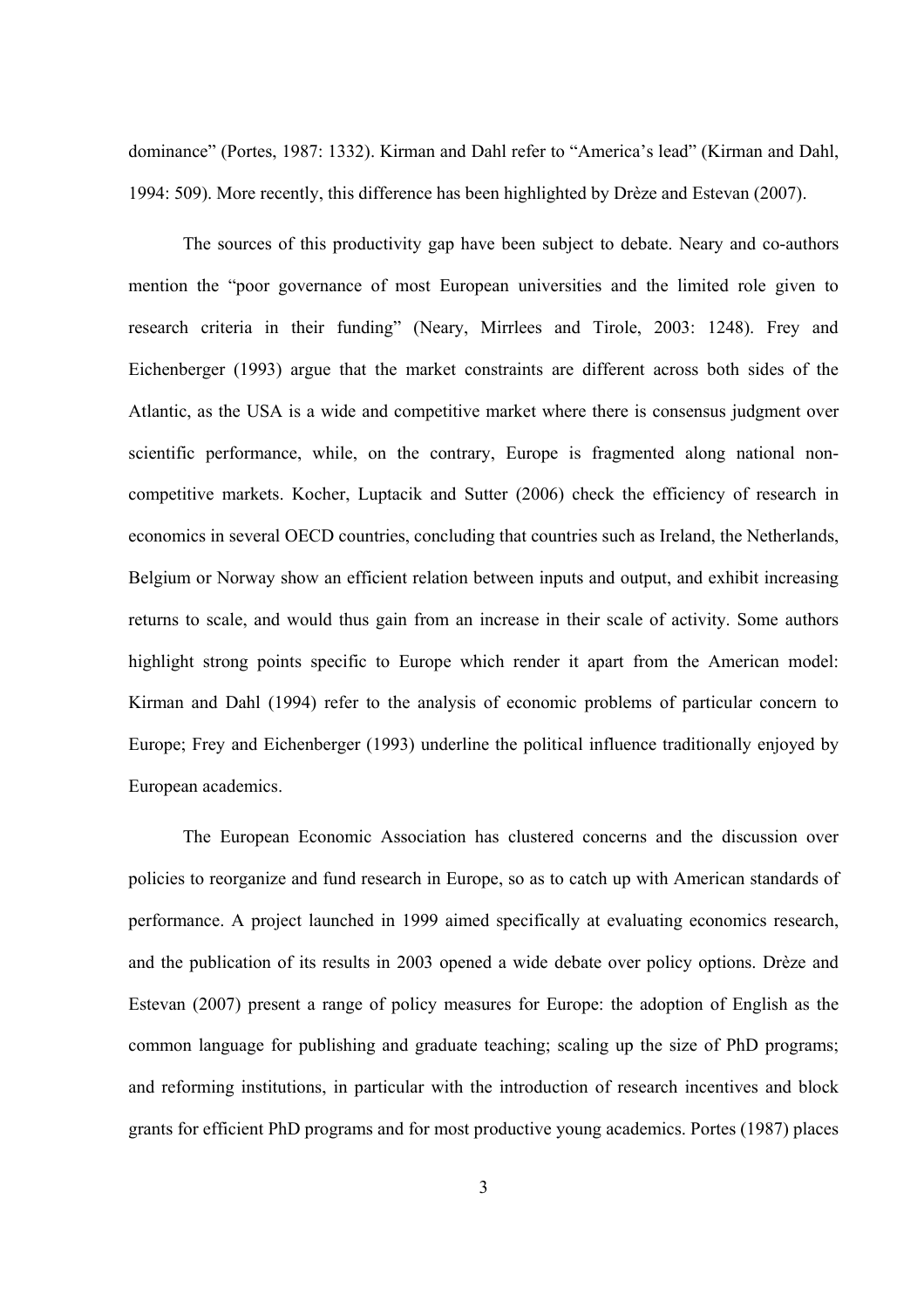great emphasis on collaboration, concentration, labor mobility and career incentives based on competence.

 Most analyses, in particular from the European side, expect Europe to move towards American standards of research productivity. This would be brought about by the on-going economic and cultural integration with the market widening and becoming more transparent, despite an increasing push for regionalization that could impose language and other barriers on growing scientific mobility (Frey and Eichenberger, 1993). Efforts to reorganize and fund research are underway by the European Union which are aimed at promoting mobility, crosscountry cooperation and excellence more broadly. A new generation of economists in Europe is believed to be growing, equipped with the analytic tools and motivation to place European research at a higher level (Kirman and Dahl, 1994).

 This study analyzes precisely a new generation of economists in one particular field, labor economics. Before progressing, we check whether labor economics can be considered representative of overall economics concerning the pattern and trends over the last few decades in research productivity in Europe compared to the USA.

#### **3. Labor versus other Fields in Economics**

By all accounts, the *Econlit* database is the most comprehensive database of economics-related journals. Published by the American Economic Association, the *Econlit* indexes an increasing number of journals from all over the world, most of them in English. While the database includes articles published in journals going all the way back to 1969, the scope of information has changed over time. Author affiliations were not added until the mid-eighties and the classification system for economic articles (JEL codes) was modified in 1991. Since we want to quantify the scientific production in labor economics and compare the USA to Europe, we restricted our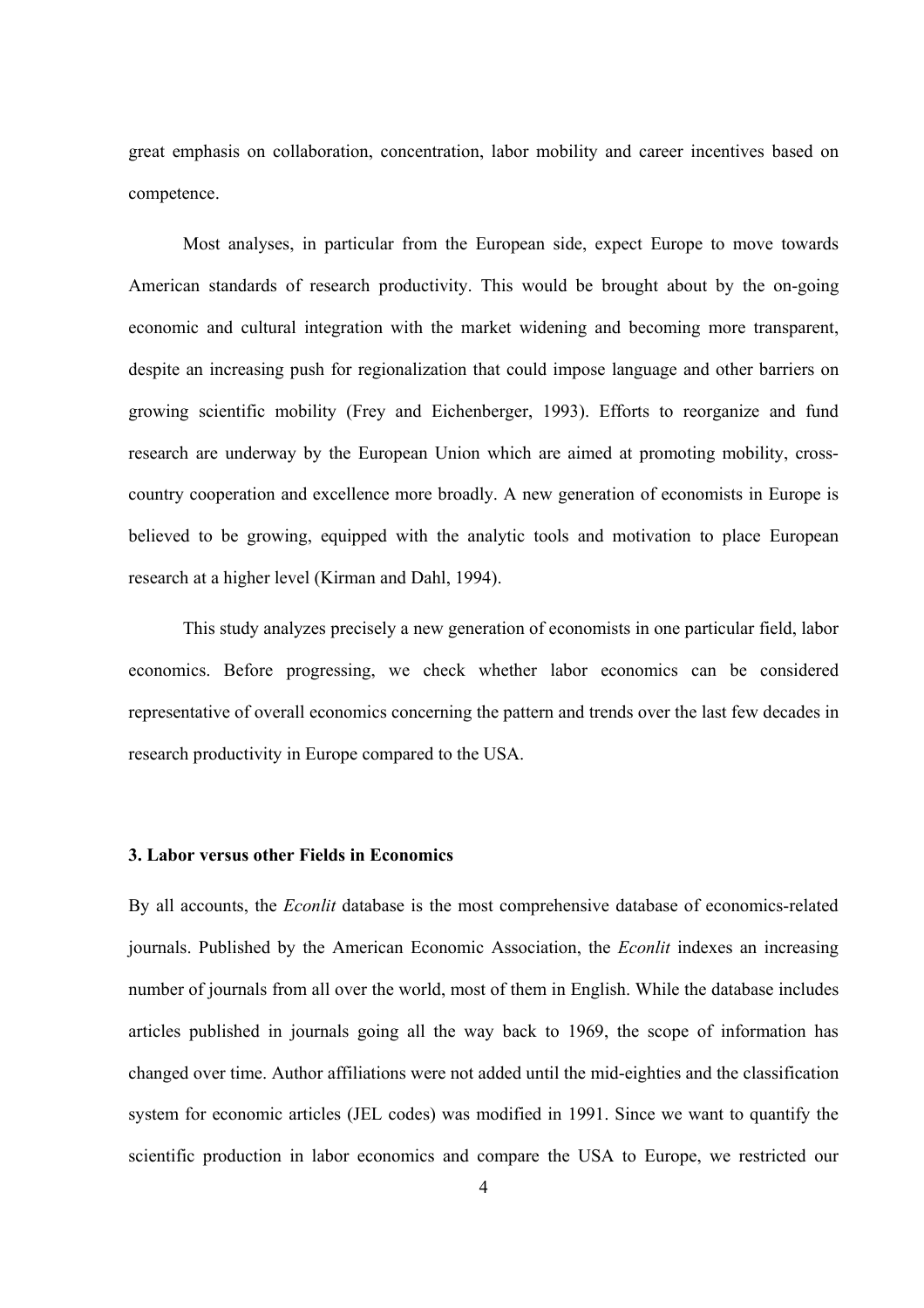analysis to the period spanning 1991 through 2006. Overall, our final sample consisted of 304,413 *Econlit* articles.<sup>2</sup> We classified articles in the 19 primary JEL categories using the first JEL code assigned to the article. With a share of 8.6 percent, the primary category "J - Labor and Demographic Economics" is the third largest one in terms of number of articles. When quality weights are applied to articles using the metric of Kalatzidakis, Mamuneas and Stengos (2003) (henceforth KMS) the share of labor articles increases slightly to 9.4 percent.<sup>3</sup> As Figure 1 shows, the shares of labor articles have oscillated over time, but remained relatively stable throughout the period regardless of the metric used. $4$ 

 Because our interest is in the USA/Europe contrast we used information on author affiliation to assign a country of origin to each author. We only considered the first affiliation reported by each author, and discarded articles lacking information that permitted identification of the authors' country of origin. The value of each article was divided by the number of authors and the production of the USA and Europe was computed by tallying up all the shares.<sup>5</sup>

 Labor economics seems to represent well both the pattern and the trend in scientific productivity in Europe versus the USA. Both Figures 2 and 3 show the European contribution to be more relevant when considering the raw number of articles than when weighting the articles by the quality of the journal. In other words, the European strategy seems, so far, to bet more on quantity. Both graphs also reveal a remarkable upward trend in the European contribution to scientific output captured in Econlit. Indeed, around the turn of the century Europeans surpassed the USA in the number of articles contributed. This might have been brought about by two different factors: on the one hand, the research output in Europe is undoubtedly increasing; on the

<sup>&</sup>lt;sup>2</sup> The data was compiled from 3 different CDs (88-Jun03, 02-Jun06, and 06-Mar08). In the case of duplicates we removed the oldest record. We corrected several data inconsistencies and typos and adopted a strict definition of journal article (i.e. we dropped Editor's notes, book reviews, comments, data tables, messages, prefaces, errata, obituaries, forewords, etc).

 $^3$  In Appendix B we show the distribution of articles for all JEL codes.

 $<sup>4</sup>$  The exception is the last year of 2006 where there seems to be a drop in both shares.</sup>

 $\frac{5}{10}$  To illustrate, the present article would contribute 2/3 to Europe and  $\frac{1}{3}$  to the USA.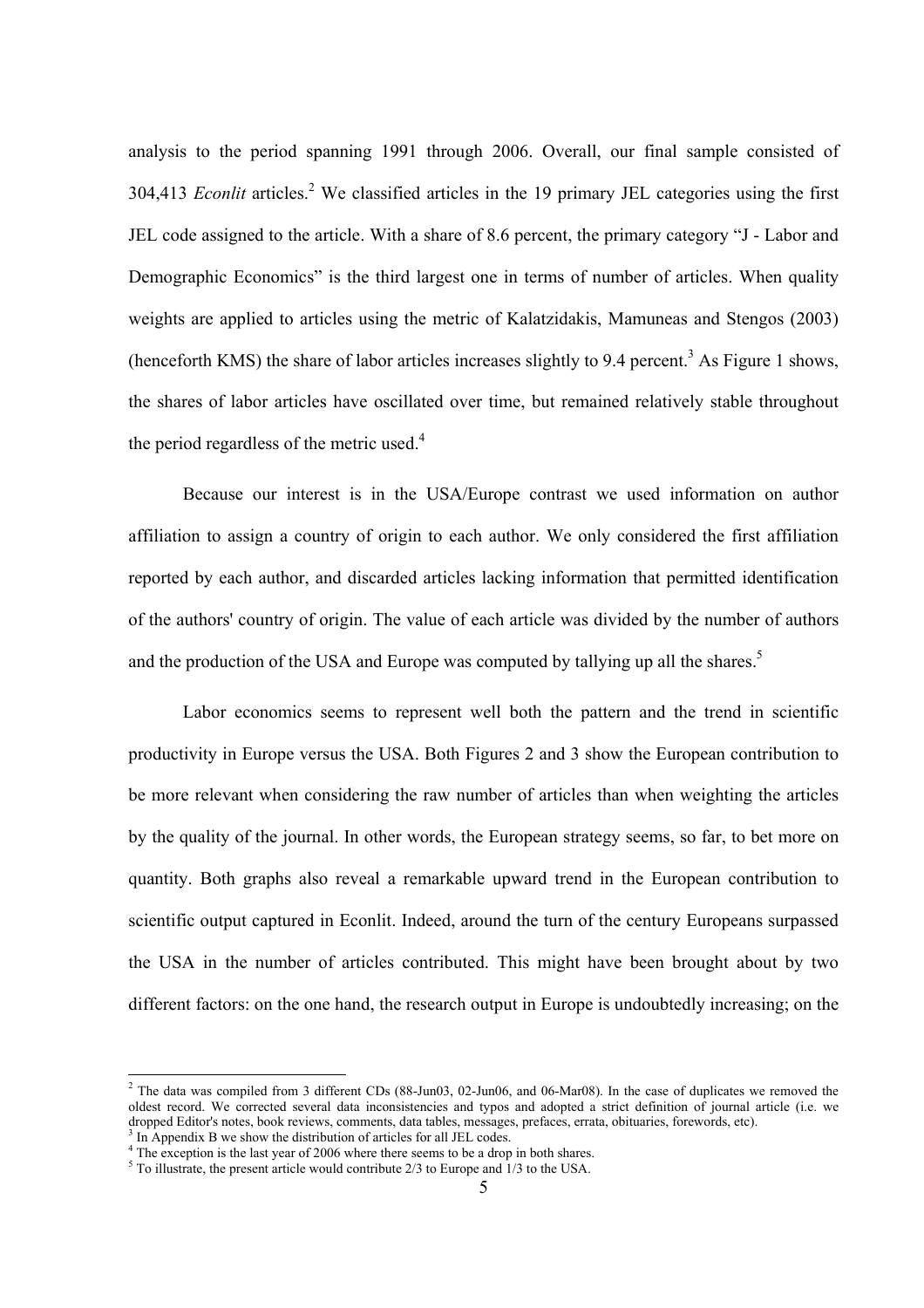other, Econlit has been covering an increasing number of journals, and the share of Europe-based journals has increased.

 This section has shown that the findings in this study on labor economics can indeed be representative of the more general situation in economics. Its relevance for policy purposes is therefore strengthened.

### **4. Dataset**

l

The population under study consists of labor economics PhD graduates who got their degree in the years 2000 to 2005 in Europe or the USA. Identification of the population under study relied on two different sources: Dissertation Abstracts Online and the files of applicants to the IZA European Summer School in Labor Economics.

## *Data on PhD graduates*

 Dissertation Abstracts covers dissertations defended at all accredited American institutions, at 50 British institutions and a few other European ones. It is produced by ProQuest Information and Learning and it is based on information that each degree-granting institution supplies to University Microfilms International. The reported variables include: name of graduate, type of degree obtained, awarding institution, country, year of defense, supervisor's name, thesis title, subject, keywords and abstract. The following constraints were imposed for the data selection: thesis defended in 2000 to 2005 in the USA or Europe whose first subject code was "labor economics", leading to the degree "PhD" or equivalent.<sup>6</sup> This procedure allowed us to identify a total of 650 individuals, 47 of which were from European institutions.

<sup>&</sup>lt;sup>6</sup> The Dissertation Abstracts database has no standardized way to designate the degree awarded. Non-USA institutions tend to use their own designation for the type of degree awarded. We considered the following list of designations for degree awarded as equivalent to "PhD": "Dr.", "D.Soc.Sc.", "Fil.dr.", "PD", "Dr.Ec.", "Dr.Econ", "Dr.Soc.Sc." and "Ekon. dr".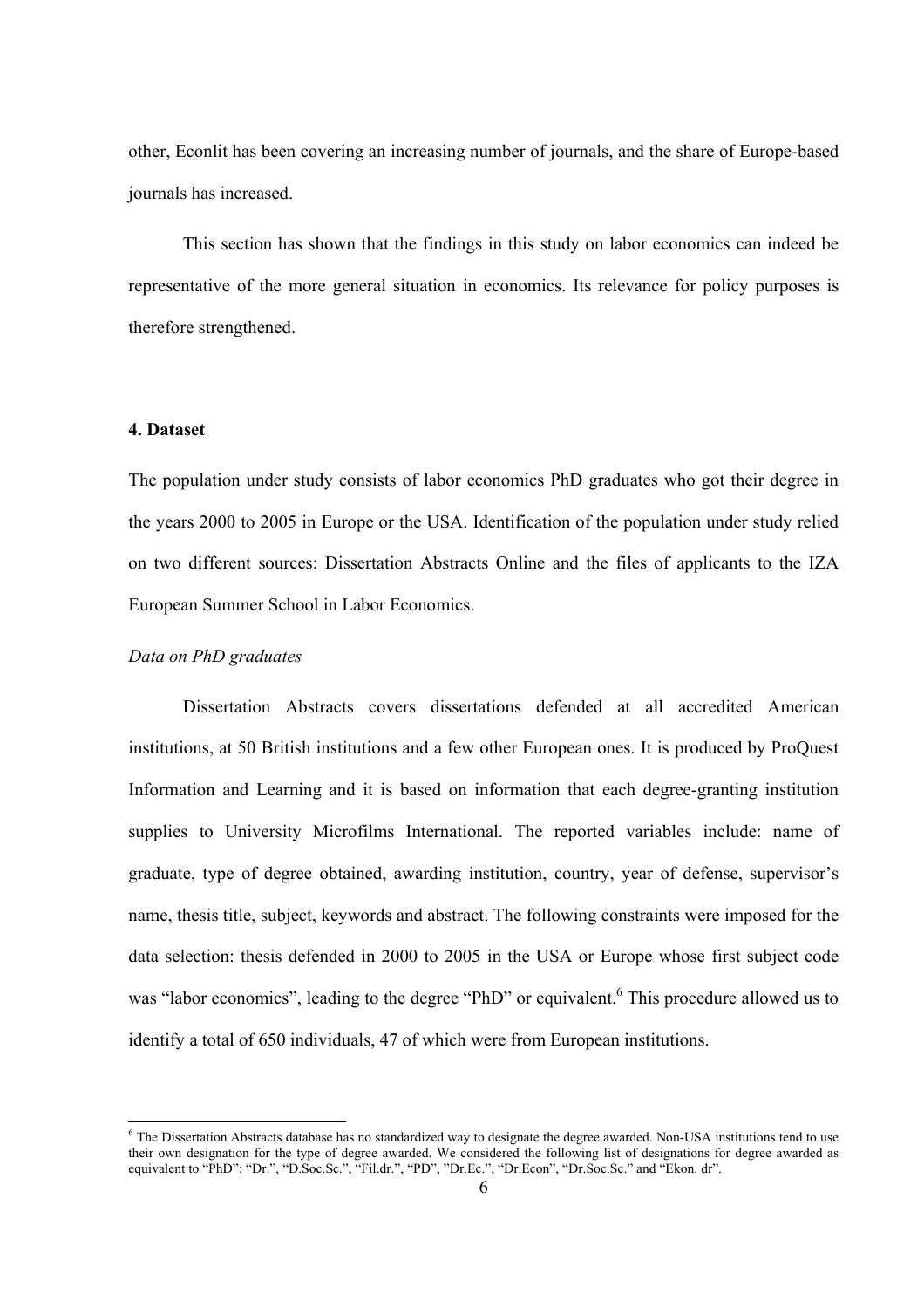The IZA European Summer School in Labor Economics has been organized annually since 1988 by the Institute for the Study of Labor (IZA Bonn) as a one-week event that includes a set of lectures by two renowned senior researchers, and presentations and discussions by PhD students. The event counts on the institutional support of major scientific associations in Europe: European Economic Association (EEA), Centre for Economic Policy Research (CEPR), European Association of Labour Economists (EALE), and European Society for Population Economics (ESPE). From 2004 to 2007, it was funded by the European Commission under its *Sixth Framework Programme, Marie Curie Conferences and Training Courses*. Throughout the period it has been running all expenses incurred by the PhD students to attend the event were fully covered (traveling costs, accommodation and meals, visa fees if required, and other costs such as printing of posters for presentation). About 35 students are selected to participate each year and, until very recently (2003), only students at European universities were eligible to apply. Given the reputation of the event and the fact that participation imposes no financial burden at all on the participants or their institutions, a very large pool of applicants was attracted each year, with the chances of getting accepted currently standing at 0.25.

 Combining the IZA files on both participants and unsuccessful applicants during the tenyear period 1998 to 2007, we detailed data on 796 individuals, thus covering a substantial share of labor economics PhD students at European universities. Reported data include: name of the student, gender, nationality, PhD institution, country, supervisor's name, title of paper presented, abstract, year of PhD commencement, contact information, as well as his/her resume at the time of application. Further data on the Summer School applicants was collected via web searches to retrieve their date of completion of PhD. Individuals who were awarded the degree in 2000 to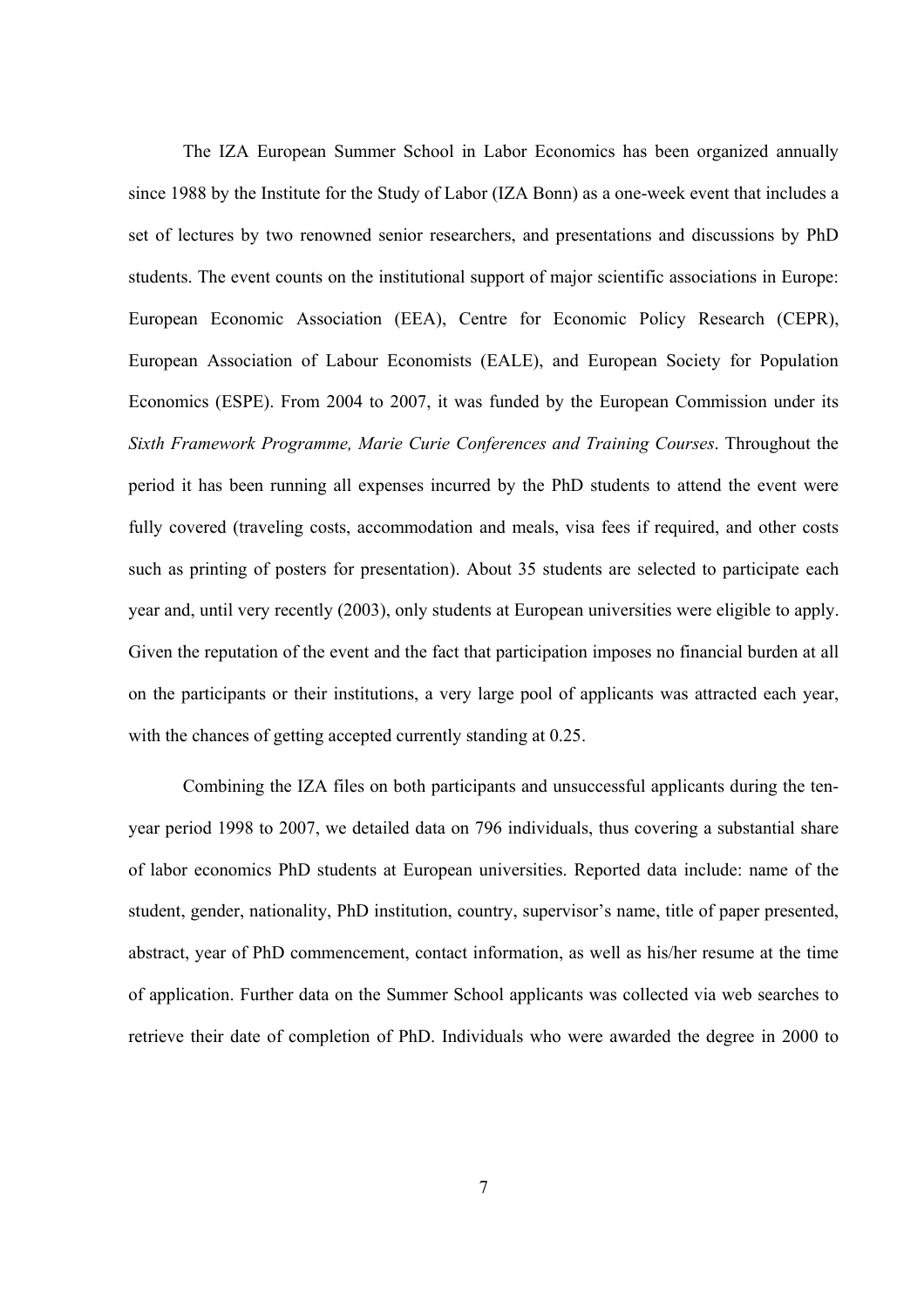2005 at a European or US institution were used for analysis. Data on 197 individuals was thus kept.<sup>7</sup>

 Further data collection for all individuals under analysis took place from November 2007 to July 2008 using the web to search for the following variables: employing institution, country, job title, year of job commencement, email address, gender, year of birth, nationality and, whenever feasible, resume. An email inquiry was addressed in August 2008 to 510 individuals for whom the nationality, date of birth or gender was missing. A high reply rate of 41% was achieved with 204 replies.

 Additionally, the publication record for all selected individuals, as well as from their PhD supervisors, was retrieved from Econlit. We only considered journal articles and notes (editorials, comments, etc were excluded). For the graduates we collected all publications in the period ranging between 2 years before award of the degree and the limit year of 2006. For all supervisors we collected their publications between 1988 and 2006.

## *Measuring research productivity*

l

The research productivity of recent PhD graduates and their supervisors was measured by

- the number of journal articles captured in Econlit, and
- the number of journal articles weighted by the quality of the journal (according to KMS), deflated by the number of authors.

Finally, measures of quality of the institution awarding the PhD and the employing institution were used in the analysis to define the top institutions in the USA and in Europe. We relied on three alternative universal rankings of institutions included in the Journal of the European Economic Association: Coupé (2003: 1316-1317), which is based on the number of citations;

<sup>&</sup>lt;sup>7</sup> Note that the Summer School is open strictly for researchers not yet holding the PhD and therefore many applicants cannot possibly fulfill the conditions to be included in the sample (namely, all the applicants in 2007 and 2006, virtually all of those in 2005, and several from earlier periods).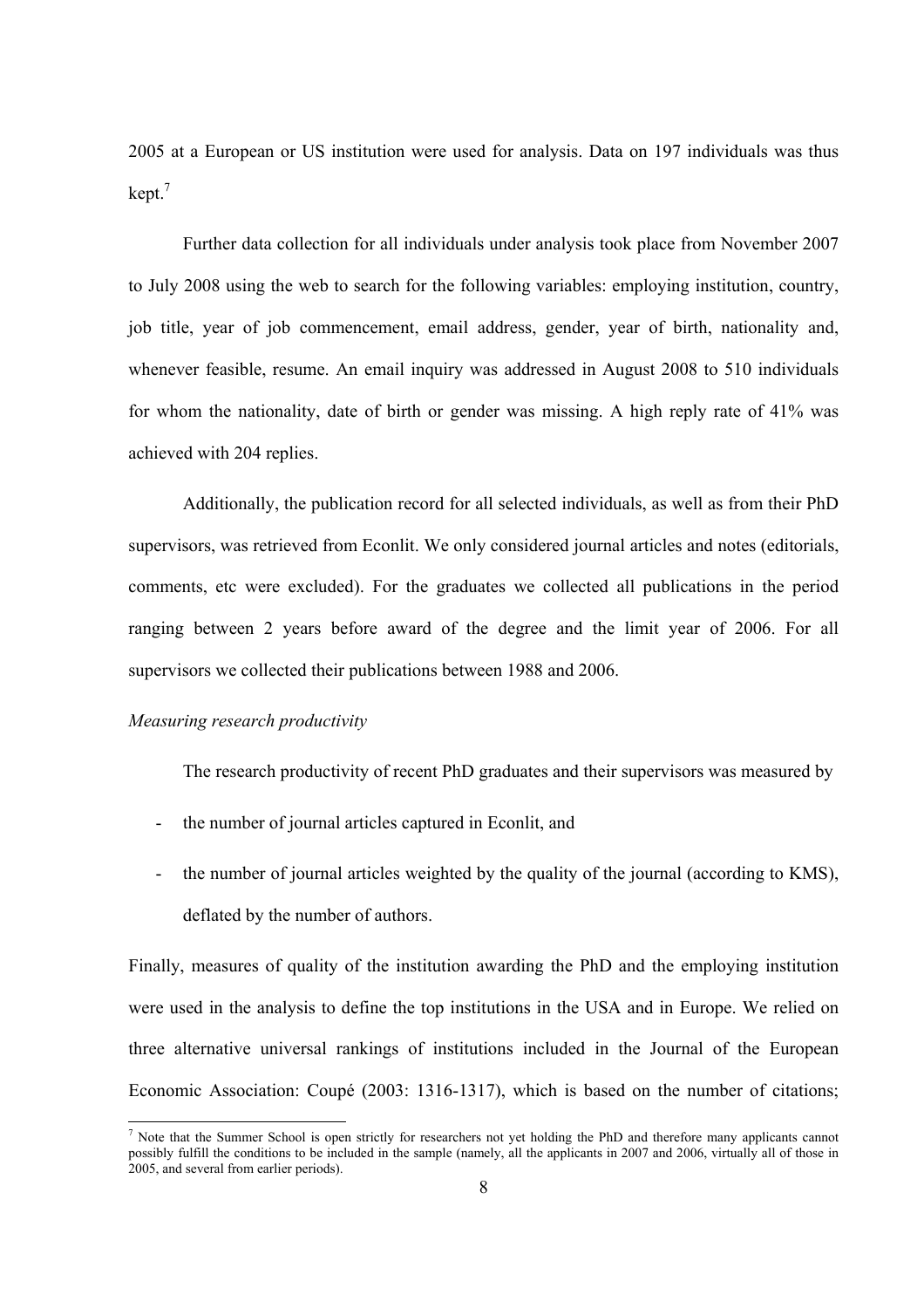Coupé (2003: 1326-1327), which is based on the number of publications; and KMS (2003: 1357). We classified an institution as "top-10" in the USA (or Europe) if the institution was ranked in the "top-10" USA (or Europe) institutions for at least two of those three rankings. $8$ 

#### **5. Descriptive Statistics**

The database includes 847 graduates (237 from European institutions and 610 from American institutions). Within Europe, a wide set of countries is covered.<sup>9</sup> The distribution of graduates by gender, year of defense, region of work, type of job held afterwards and type of employer is reported separately in Table 1 for graduates from the USA and Europe. As we can see, the gender distribution is similar across the two groups. The European sample has a slightly higher share of recent PhDs. More than half of the European graduates (82%) stayed to work in Europe, whereas 62% of the graduates in the USA stayed to work there. A larger share of American graduates holds a Professorship (possibly related to the differences in the date of defense), which is compensated by a larger proportion of European graduates holding a Researcher position. Finally, the distribution according to the type of employer is similar across the two groups with the largest share (over half) placed at universities.

 The distribution of graduates by gender, year of defense, region of work, type of job held afterwards and type of employer, is reported in table 1, separately for graduates from the USA and Europe. As we can see the gender distribution is similar across the two groups. The European sample has a slightly higher share of recent PhDs. More than half of the European graduates (82%) stayed working in Europe, whereas 62% of the graduates in the USA stayed working there.

<sup>8</sup> Thus coding as top USA institutions Harvard, Chicago, Pennsylvania, Stanford, MIT, California-Berkeley, Northwestern, Yale, Michigan, and Princeton, and as top European institutions the London School of Economics, Oxford, Cambridge, Tel Aviv U, U College London, Hebrew U, Tilburg, Warwick, and U Amsterdam. 9

<sup>&</sup>lt;sup>9</sup> The distribution of graduates across countries was the following: Austria (2), Belgium (12), Czech Republic (3), Denmark (8), Finland (8), France (17), Germany (41), Hungary (1), Israel (1), Italy (17), Netherlands (15), Poland (2), Portugal (1), Romania (1), Spain (15), Sweden (27), Switzerland (7), UK (59), USA (610).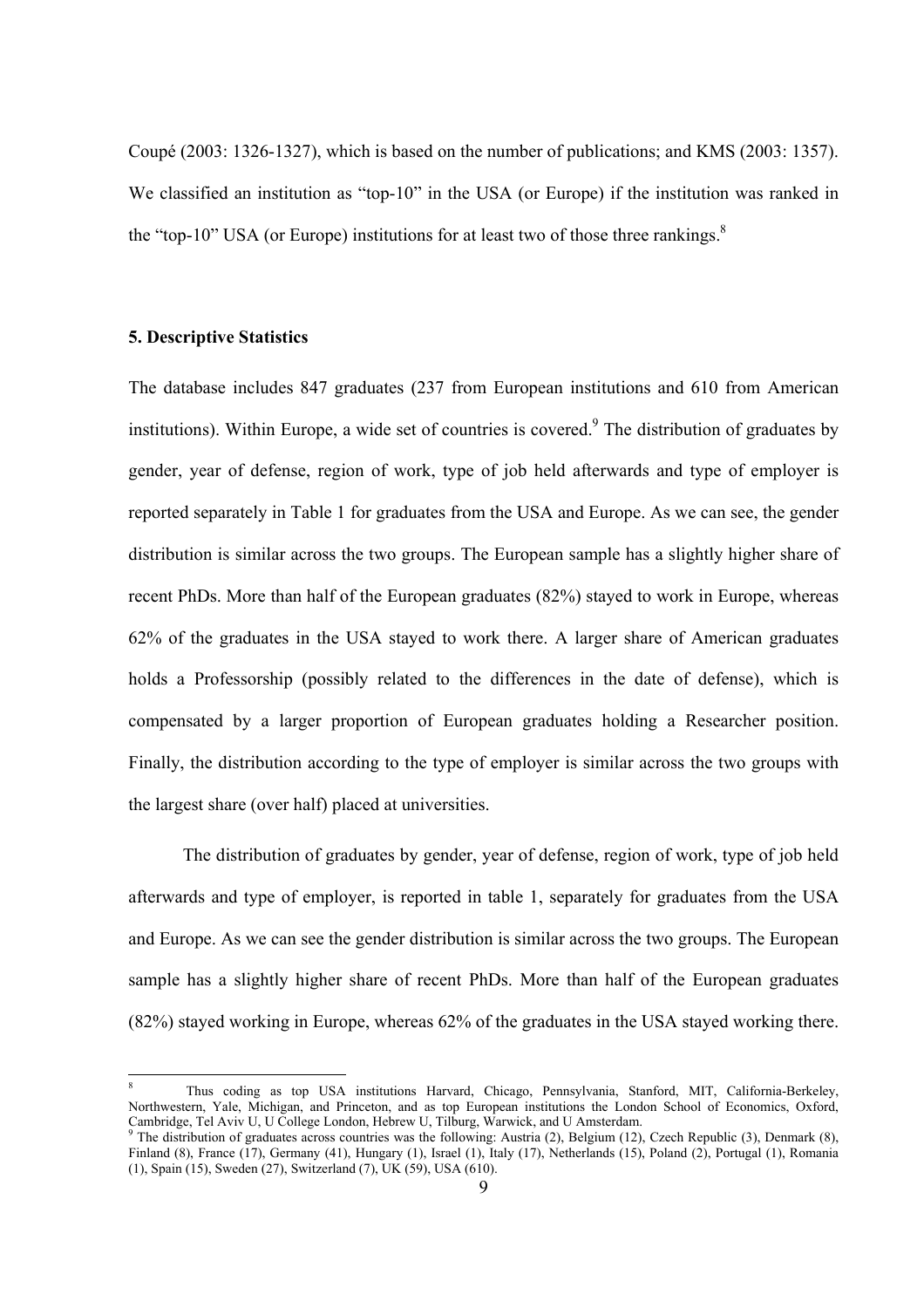A larger share of American graduates holds a Professorship (possibly related to the differences in the date of defense), which is compensated by a larger proportion of European graduates holding a Researcher position. Finally, the distribution according to type of employer is similar across the two groups with the largest share (over half) placed in universities.

 Interesting differences in research productivity emerge between the two groups. European graduates publish on average more than twice the number of articles than their USA counterparts (Table 2), which is partly due to the larger share of graduates in the USA who have not (yet) published any article (Figure 4). The actual difference in terms of the number of articles may be even larger because the Econlit has a known "anglophone bias", in the sense that publications in English journals are over-represented in the database.

 However, once the quality of the journal is taken into account, this difference vanishes. When we measure productivity using the KMS quality-weighted measure the results are then reversed and USA graduates reveal a higher average productivity (Table 2). Restricting the sample to just those authors who have published shows a clearer pattern —European graduates publish on average more articles, but in journals of lower average quality (Table 3).

 The evidence so far reported confirms to a large extent the general pattern often highlighted of lower average research productivity in Europe than in the USA. We are, however, aggregating over a very broad and heterogeneous set of institutions. Averages may be a misleading concept to compare regions known to encompass top tier as well as lower quality institutions. The analysis below aims at going beyond this broad view.

#### **6. Research Performance of American and European Graduates**

In this section we contrast the performance of European and American graduates using regression analysis. As a first step we employed Poisson regressions using the total number of Econlit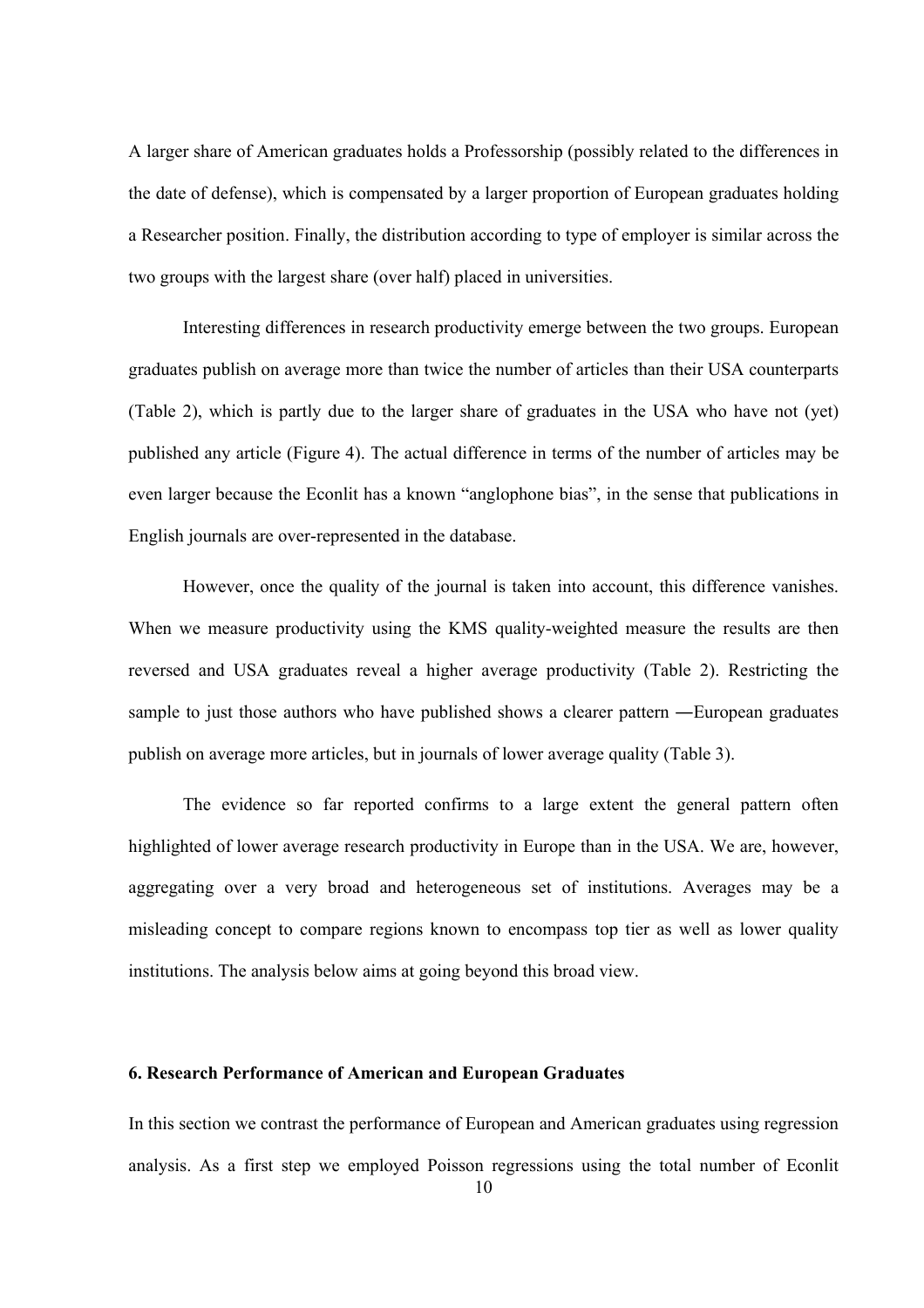publications as the dependent variable. Among the independent variables we considered characteristics of the graduate (gender and time since completion of PhD), the quality of the academic training received (the type of institution awarding the PhD and the research productivity of the supervisor), and the characteristics of the institution where the graduate was placed. A list of all right-hand side variables and respective description is shown in Table 4 below.

 In Table 5 we present our first set of results. With the exception of the year 2 dummy, all variables in the first specification, Column 1, are statistically significant at the usual significance levels.<sup>10</sup> In line with the results of Hilmer and Hilmer (2007) we also observe that female graduates exhibit lower productivity than their male counterparts. As expected, the type of institution where the individual is placed has a significant impact on his/her performance. Everything else constant, graduates placed at a university or research center publish about 80 percent more articles than graduates placed at other institutions. The productivity of the supervisor seems to be another important factor when explaining academic productivity. The results also confirm one of the most striking findings of the previous section; even when controlling for multiple factors, there seems to be clear evidence that graduates from European universities publish more than graduates from American universities.

 Anecdotal evidence suggests that students graduating from tier 1 universities are the more prolific researchers.<sup>11</sup> Hence, in a second specification (Column 2) we introduced two additional variables that identify whether or not the students graduated from a "top-10" American or "top-10" European university in the field. Neither of these two variables is significant. Column 3 shows a regression where we consider the location of the institution of placement. Whether the institution of placement is located in Europe or the USA seems to have a similar effect.However,

l

<sup>&</sup>lt;sup>10</sup> All regression tables report the more conservative "Huber/White robust" standard errors.

<sup>&</sup>lt;sup>11</sup> Indirect evidence is provided by Amir and Knauff (2008). The authors report that only 20% of faculty hired at the top ten economics departments of the USA comes from outside of that group.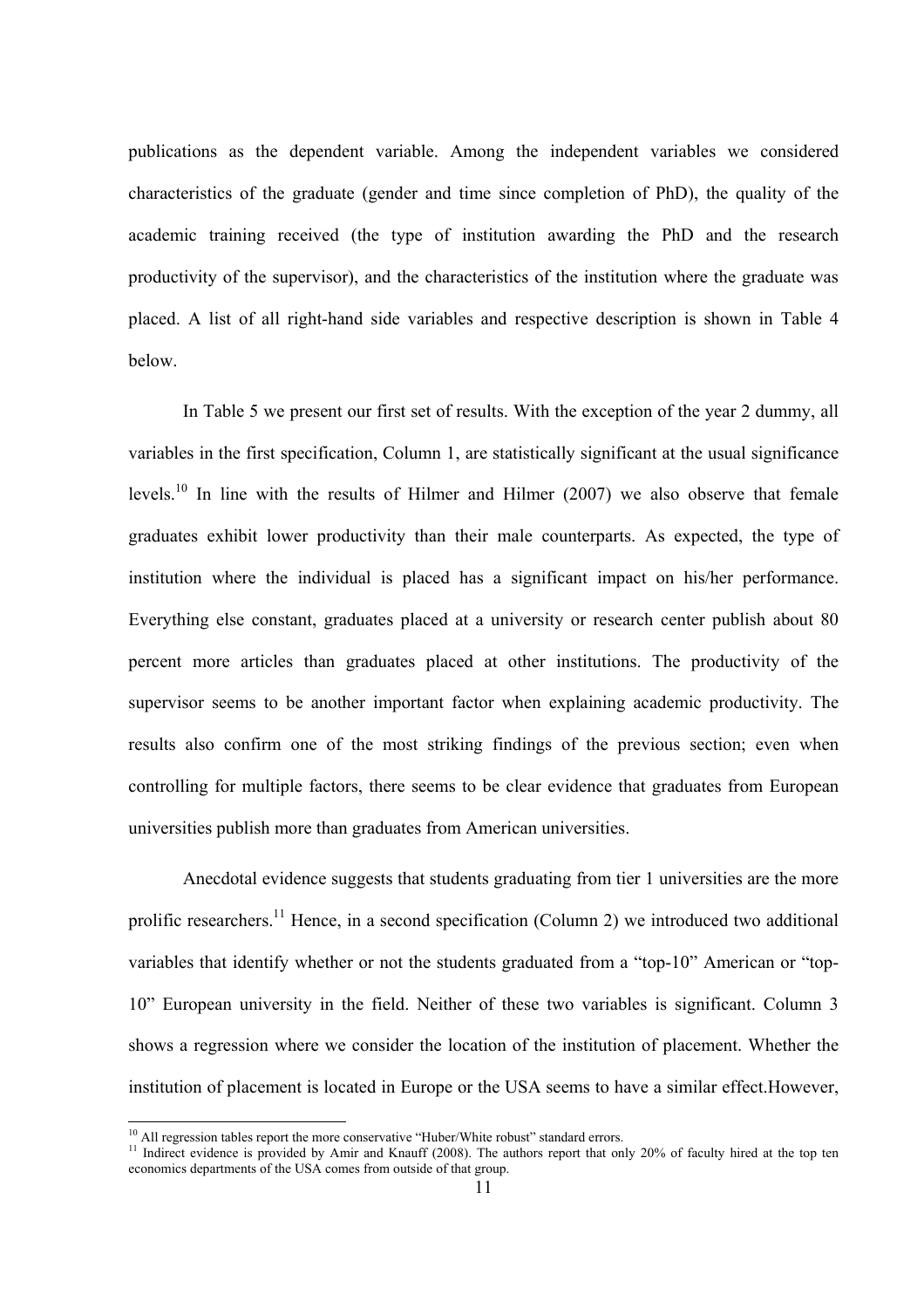placement at institutions outside of Europe or the USA impacts negatively on productivity. Finally, in Column 4 we added two more variables that identify whether or not the graduates were placed at any of the top 10 institutions. The argument can be made that top institutions select the most productive researchers and provide the best conditions and incentives for research. However, as the results in Table 5 show, none of the variables identifying top institutions seem to be associated with early-career success as measured by the number of articles.

 At this point we should emphasize that the results of our regressions need to be interpreted with care. We uncover relationships between the productivity of graduates and other variables, but we cannot assume the existence of causal relationships. For example, we earlier stated that everything else constant, a graduate placed at a research institution will publish around 80 percent more. But that does not mean that if we were to switch a recently placed student from say, a private company to a research institution, we would expect an 80 percent increase in productivity. Most likely there was some selection process at work and the more academically inclined students tended to favor placement at research institutions.

 Another important caveat of our analysis has to do with our data collection procedures. As discussed earlier, data from US doctoral students were collected in a systematic manner, while for most Europeans the data came from the IZA files of Summer School applicants. Thus, it may be argued that the European data is biased because the sample composition may not be representative of the relevant graduating institutions in Europe, or because applicants to the IZA Summer School are more likely to be those willing to pursue a research oriented career. To shed some light into this issue we reestimated the model by restricting the sample to graduates placed at academic institutions (Columns 6 through 10 in Table 5). As we can see the results are remarkably stable across samples suggesting that the effect of any bias, if it exists, is negligible.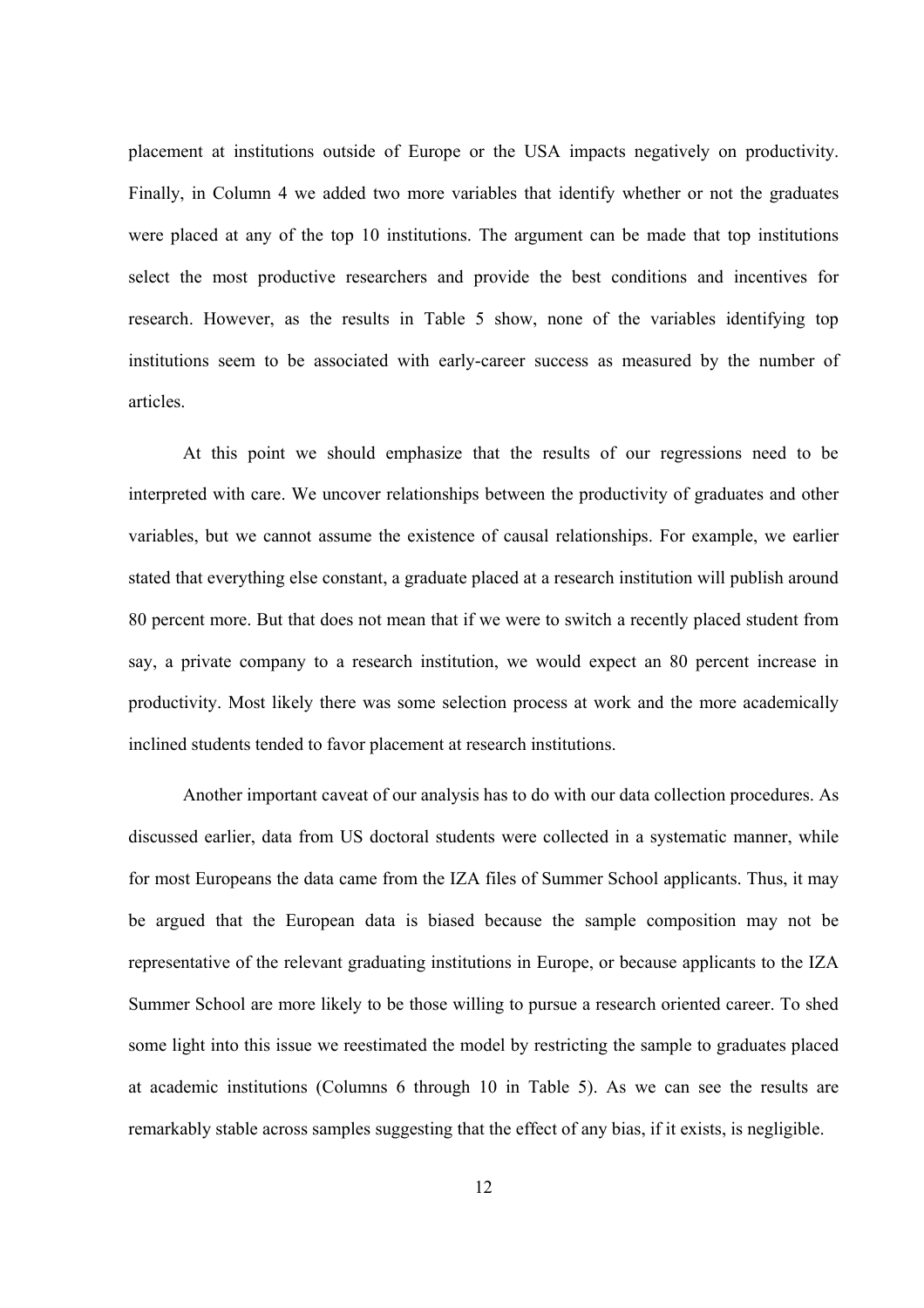The measure of productivity used so far does not account for quality. Hence, in Table 6 we introduce a quality-adjusted metrics for productivity, estimating linear regression models where the dependent variable is the KMS based quality-weighted measure of publications. The results change considerably. Most notably, the clear difference between the productivity of graduates from American and European universities practically disappears. Similarly, graduation from a top institution (in the US or Europe) does not seem to have an impact on the quality of the research output. In terms of institution of placement we also observe significant changes. Now it seems that working in the USA is associated with an increase in productivity. That increase is even higher if the graduate is placed at one of the top 10 American institutions.

 Also in contrast with the results on the number of publications, we find no significant differences between males and females once the research output is measured in terms of quality. The estimated coefficients on the number of years since completion of the PhD indicate that quality takes longer to come out than quantity. Whereas in the case of quantity a significant coefficient is estimated for year 3, for quality of outputs such coefficients are not significantly different from zero until year 4.

 Our results show that either the institutional setting at top-10 institutions in the USA works better at providing incentives and putting pressure for high quality outputs, or that these institutions are able to attract the very best researchers. In the latter case, it leads to the question as to why European institutions are not able to select that type of researchers. One obvious reason would be money: European institutions may be constrained by national legislation setting flat salary scales; but they may as well be constrained in their ability to provide non-monetary incentives as well if they have lower flexibility to manage, for example, teaching times or administration duties.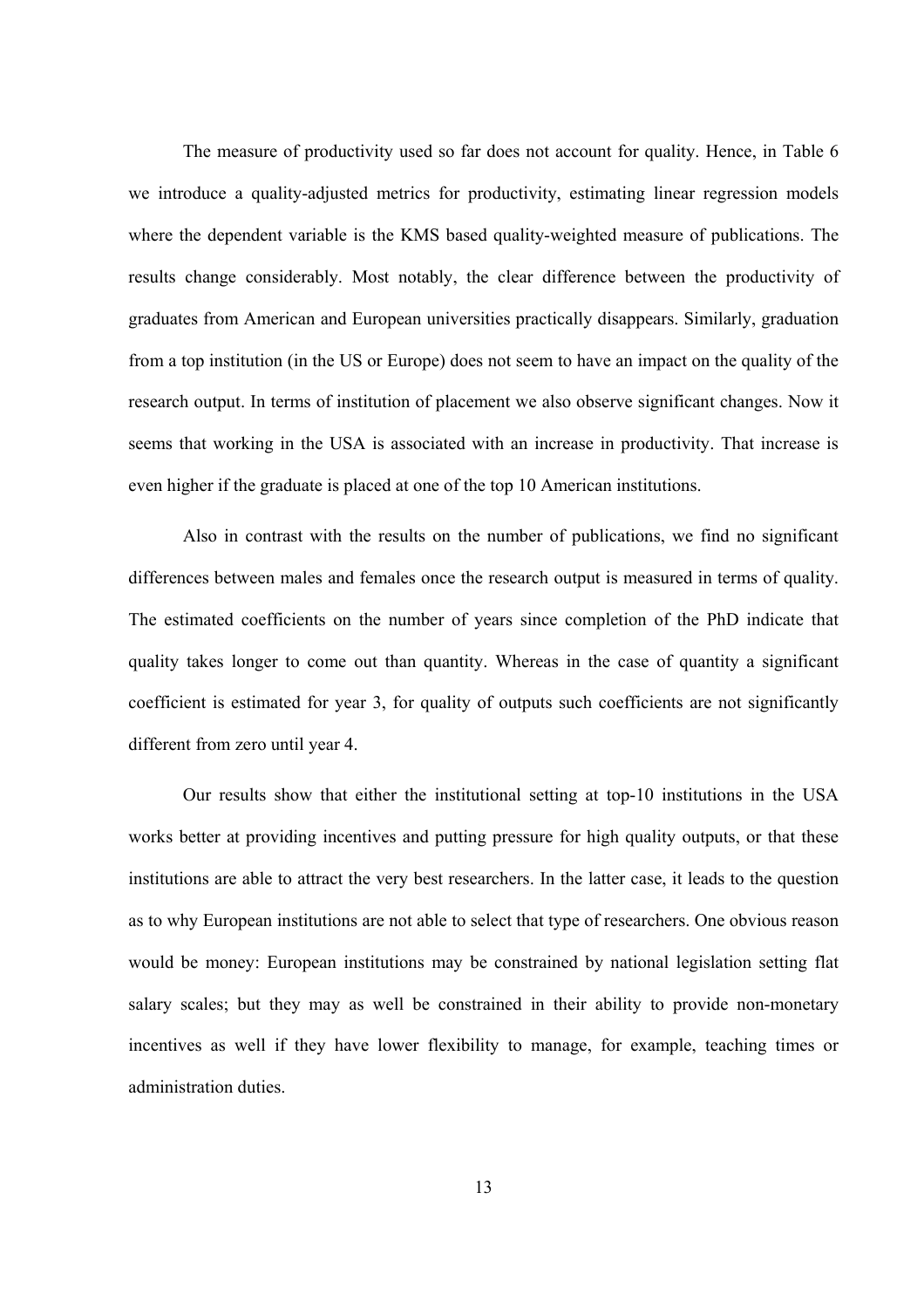We further aimed at checking the contribution of different groups of nationalities to the productivity of American institutions. As such, we interacted the dummy variable "works in USA" with the variable "European nationality" or "other nationality" (leaving the American nationality as the omitted category); similarly, we interacted the variable "works in top-10 USA" with those same dummies for groups of nationalities. We find no significant differences between the productivity of the different nationalities working in the USA. To the extent that those working in American institutions, and in particular top institutions, are in general more productive than those working in Europe, we find some support for the often stated claim that the USA is attracting the best Europeans in a brain drain type of flow.

## **7. Conclusions**

We have analyzed differences in research productivity of recent PhD graduates from European and USA universities. The received wisdom is that research based in the USA dominates in quantity and quality. We find that this is no longer true at this simplistic level. At first sight it even seems that European graduates are the more productive. However, once we account for the quality of scientific journals, we find that differences between graduates from American and European institutions vanish. In terms of output quality, results indicate that graduates placed at American institutions, in particular top ones, are likely to publish more quality-adjusted articles than their European counterparts.

 This may be because, when hired by a top-USA institution, graduates already have several good acceptances or because of more focused research efforts and clearer career incentives. This could also be because the American-based institutions still provide a better academic environment to reach the standard leading journals which are still closer attached to the USA. Another explanation is that the rising quantity and the increased visibility the European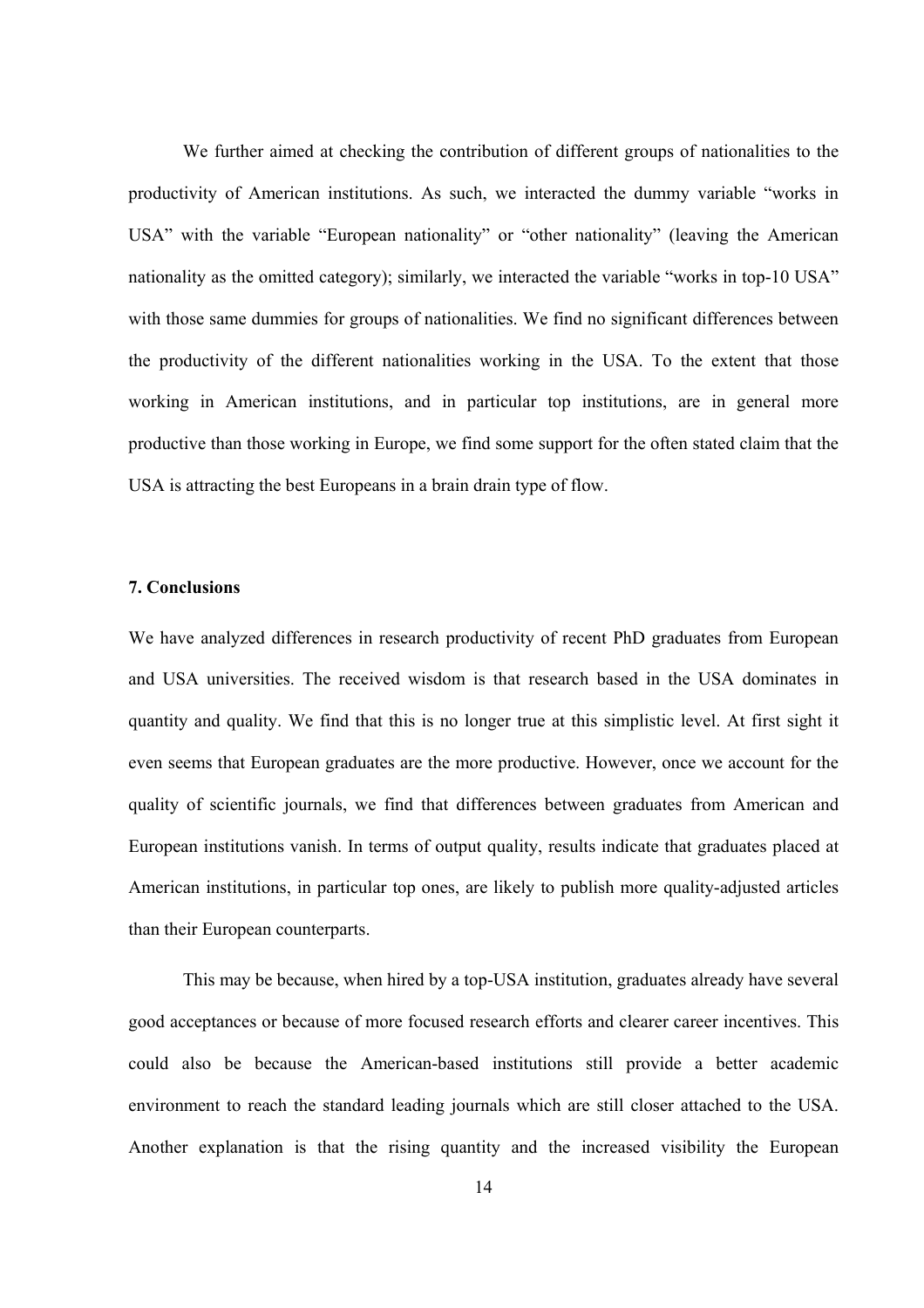researchers have provided over recent years needs more time to breed even more quality research and lead to high quality journal publications. Part of this is related to the fact that the very many new European-based journals where Europeans publish more than proportially need many more years to move up the quality latter in international competition.

 Publication strategies also seem to differ across both continents. In the USA, PhD graduates aim at a decent number of articles in "A-journals" before the tenure decision; the probability of acceptance in those journals is low, and hence delays to acceptance and publication of papers are longer.In Europe, young researchers often publish before defending their PhD; journals are not necessarily A-ranked; and the rank of the journals (although of rising importance) is not yet so crucial for the tenure decision, which follows often other rules.

 In terms of policy conclusions there is still a "clear need to develop a coherent strategy to improve doctoral training in economics Europe" that would "counteract the strong tendency for the best European economists and students to gravitate towards that country [the USA]" (Kirman and Dahl, 1994: 520). Drèze and Estevan (2006) had similarly mentioned the "brain drain", as the USA manages to retain its brains and attract foreign ones, stressing the role played in this process by its PhD programs. While there seems still much to do to improve the academic incentives in European PhD programs, the success in the catching-up process in the past decades is encouraging.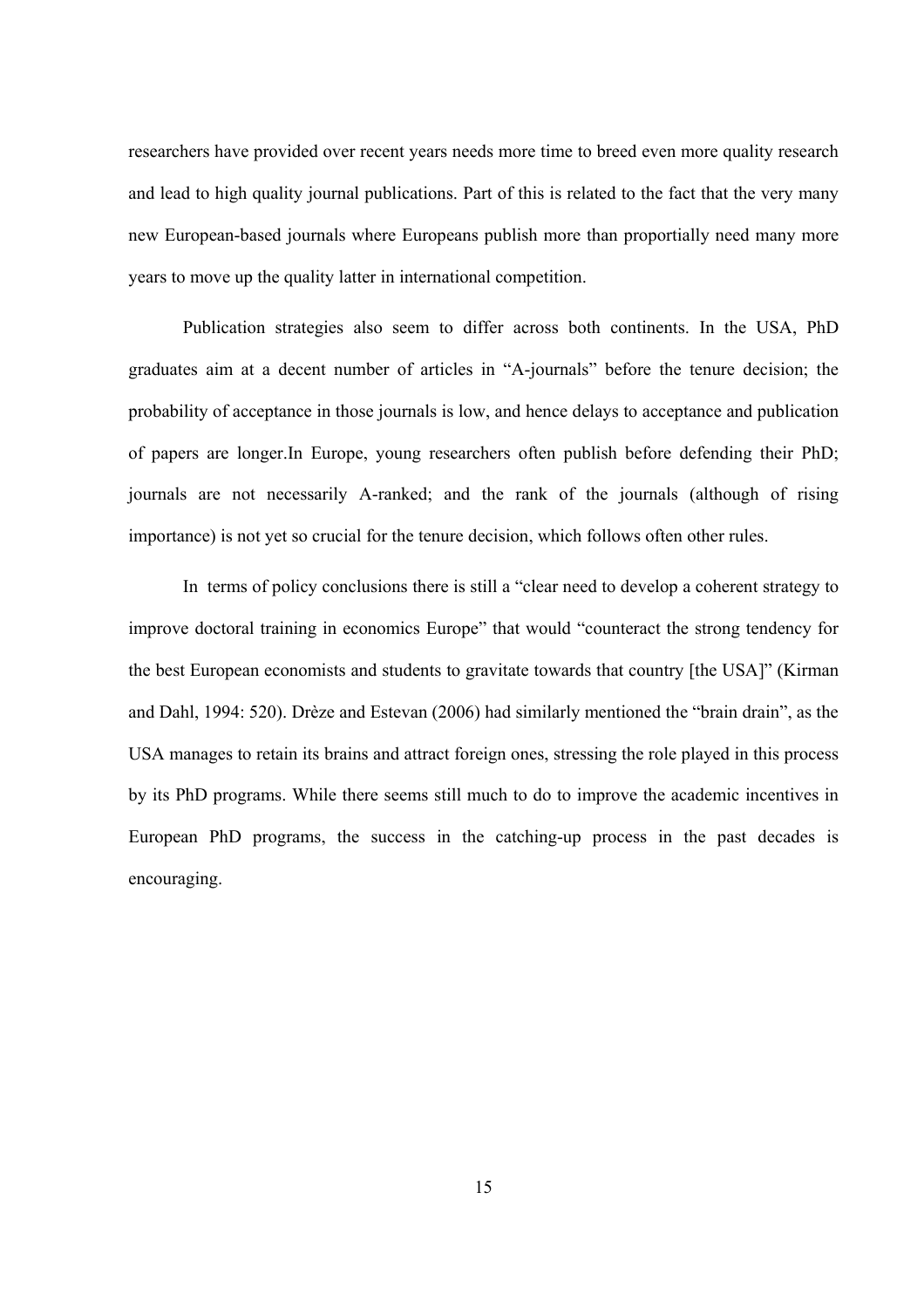#### **References**

- Amir, Rabah and Malgorzata Knauff (2008) "Ranking Economics Departments Worldwide on the Basis of PhD Placement", Review of Economics and Statistics, 90(1): 185-190.
- Athey, Susan, Lawrence F. Katz, Alan B. Krueger, Steven Levitt, and James Poterba (2007) "What Does Performance in Graduate School Predict? Graduate Economics Education and Student Outcomes", American Economic Review, 97(2): 512-18.
- Barrett, Christopher B., Aliakbar Olia, and Dee von Bailey (2000) "Subdiscipline-specific Journal Rankings: Whither Applied Economics?", Applied Economics, 32: 239-252.
- Coupé, Tom (2003) "Revealed Performances: Worldwide Rankings of Economists and Economics Departments, 1990-2000", Journal of the European Economic Association, 1(6): 1309-45.
- Drèze, Jacques H. and Fernanda Estevan (2007) "Research and Higher Education in Economics: Can We Deliver the Lisbon Objectives?", Journal of the European Economic Association, 5(2-3): 271-304.
- Ehrenberg, Ronald G. and Panagiotis G. Mavros (1995) "Do Doctoral Students' Financial Support Patterns Affect Their Times-to-Degree and Completion Probabilities?", Journal of Human Resources, 30(3): 581-609.
- Frey, Bruno and Reiner Eichenberger (1993) "American and European Economics and Economists", Journal of Economic Perspectives, 7(4): 185-193.
- Grove, Wayne A. and Stephen Wu (2007) "The Search for Economics Talent: Doctoral Completion and Research Productivity", American Economic Review, 97(2): 506-511.
- Hilmer, Christiana and Michael Hilmer (2007) "Women Helping Women, Men Helping Women? Same-Gender Mentoring, Initial Job Placements, and Early Career Publishing Success for Economics PhDs", American Economic Review, 97(2): 422-426.
- Kalaitzidakis, Pantelis, Theofanis P. Mamuneas, and Thanasis Stengos (1999) "European Economics: An Analysis Based on Publications in the Core Journals", European Economic Review, 43: 1150-1168.
- Kalaitzidakis, Pantelis, Theofanis P. Mamuneas, and Thanasis Stengos (2003) "Rankings of Academic Journals and Institutions in Economics." Journal of the European Economic Association, 1(6): 1346-1366.
- Kirman, Alan and Mogens Dahl (1994) "Economic Research in Europe", European Economic Review, 38: 505-522.
- Kocher, Martin G., Mikulas Luptacik, and Matthias Sutter (2006) "Measuring Productivity of Research in Economics: A Cross-country Study using DEA", Socio-Economic Planning Sciences, 40: 314-332.
- Krueger, Alan B. and Stephen Wu (2000) "Forecasting Job Placements of Economics Graduate Students", Journal of Economic Education, 31(1): 81-94.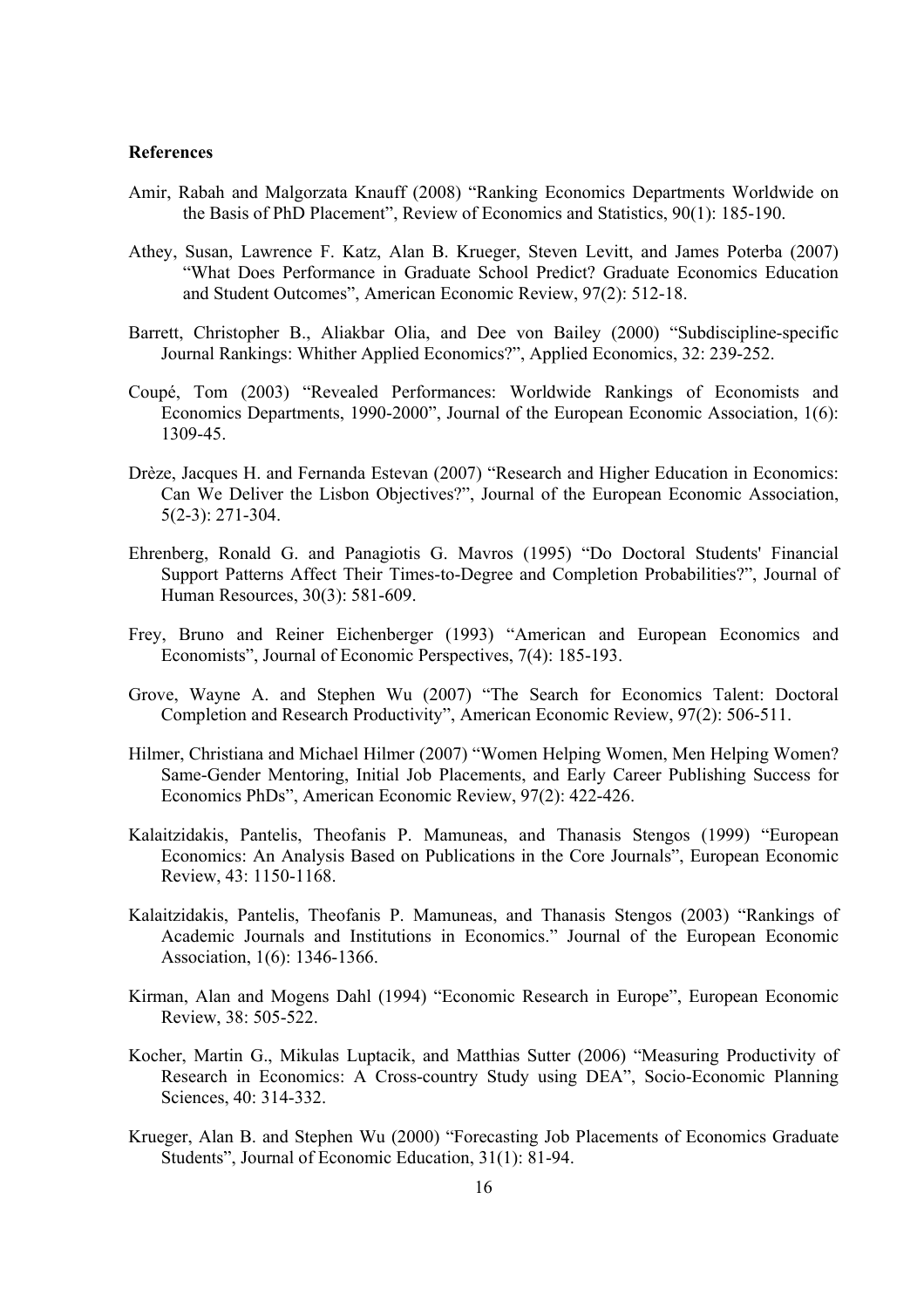- Laband, David N. and Michael J. Piette (1994) "The Relative Impacts of Economics Journals: 1970-1990", Journal of Economic Literature, 32(2): 640-666.
- Neary, Peter J., James A. Mirrlees, and Jean Tirole (2003) "Evaluating Economics Research in Europe: an Introduction", Journal of the European Economic Association, 1(6): 1239-1249.

Portes, Richard (1987) "Economics in Europe", European Economic Review, 31: 1329-1340.

- Roessler, Christian (2004) Econphd Rankings. http://www.econphd.net, accessed May 11, 2008.
- Scott, Loren C. and Peter M. Mitias (1996) "Trends in Rankings of Economics Departments in the U.S.: An Update", Economic Inquiry, 34(2): 378-400.
- Smeets, Valérie, Frédéric Warzynski, and Tom Coupé (2006) "Does the Academic Labor Market Initially Allocate New Graduates Efficiently?" Journal of Economic Perspectives, 20(3): 161-172.
- UNESCO [United Nations Educational, Scientific and Cultural Organization] (2008) http://erc.unesco.org/cp/MSList.asp?lg=E&&type=1&®=1, accessed August 17, 2008.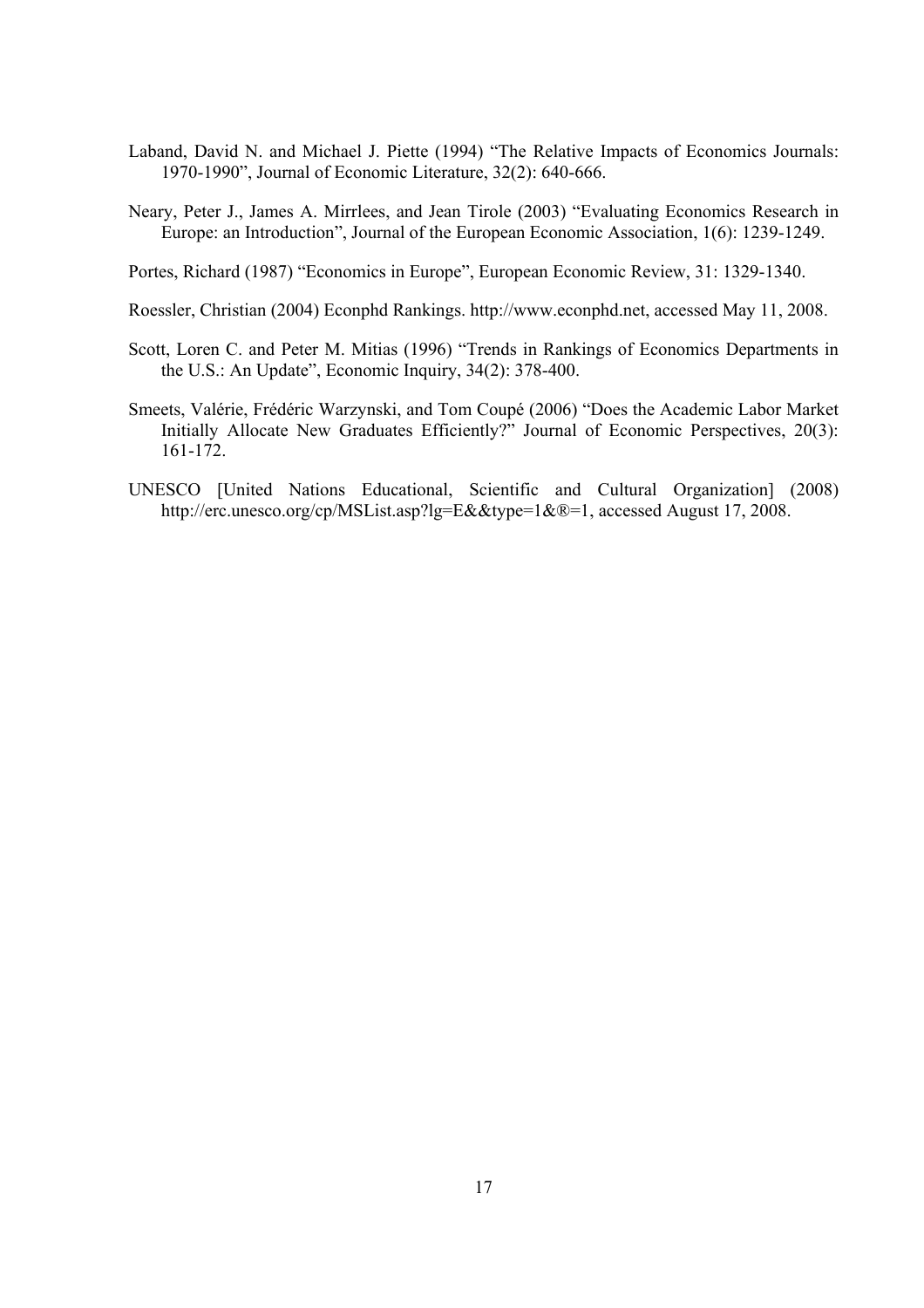

*Figure 1 – Scientific Production in Labor and Demographic Economics as a Share of Economics in General*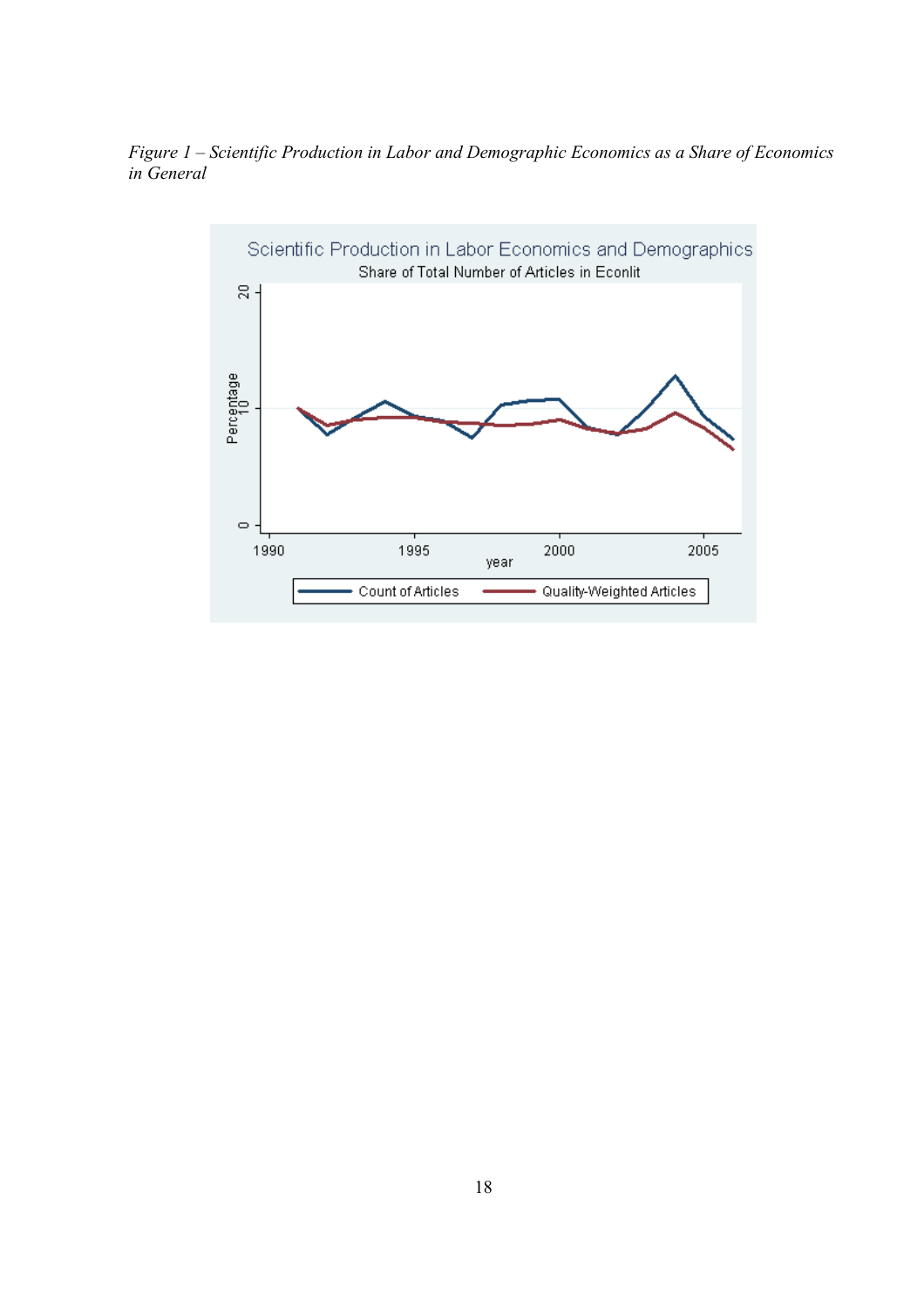*Figure 2 – Scientific Production in Europe versus the USA: Economics in General* 

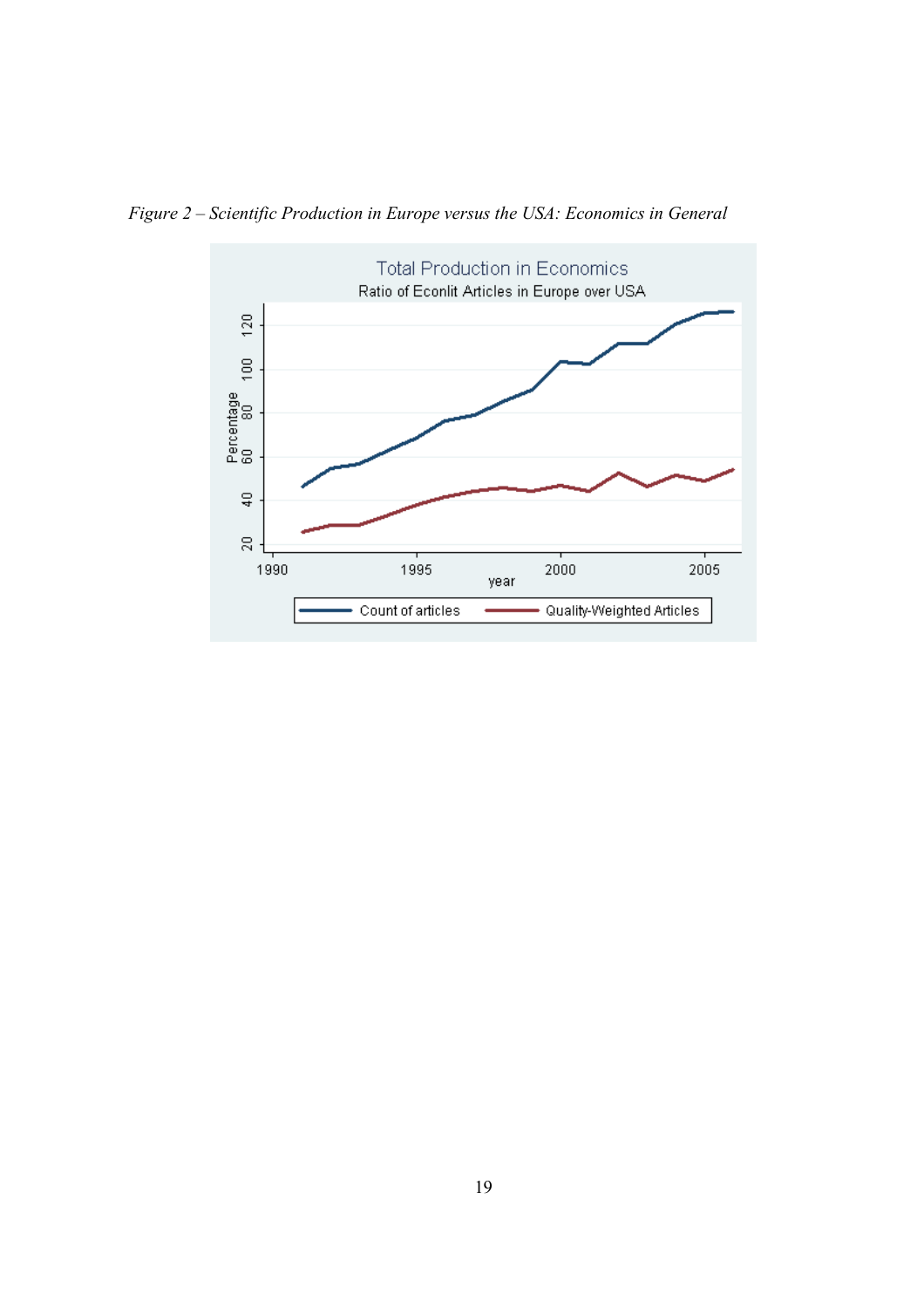

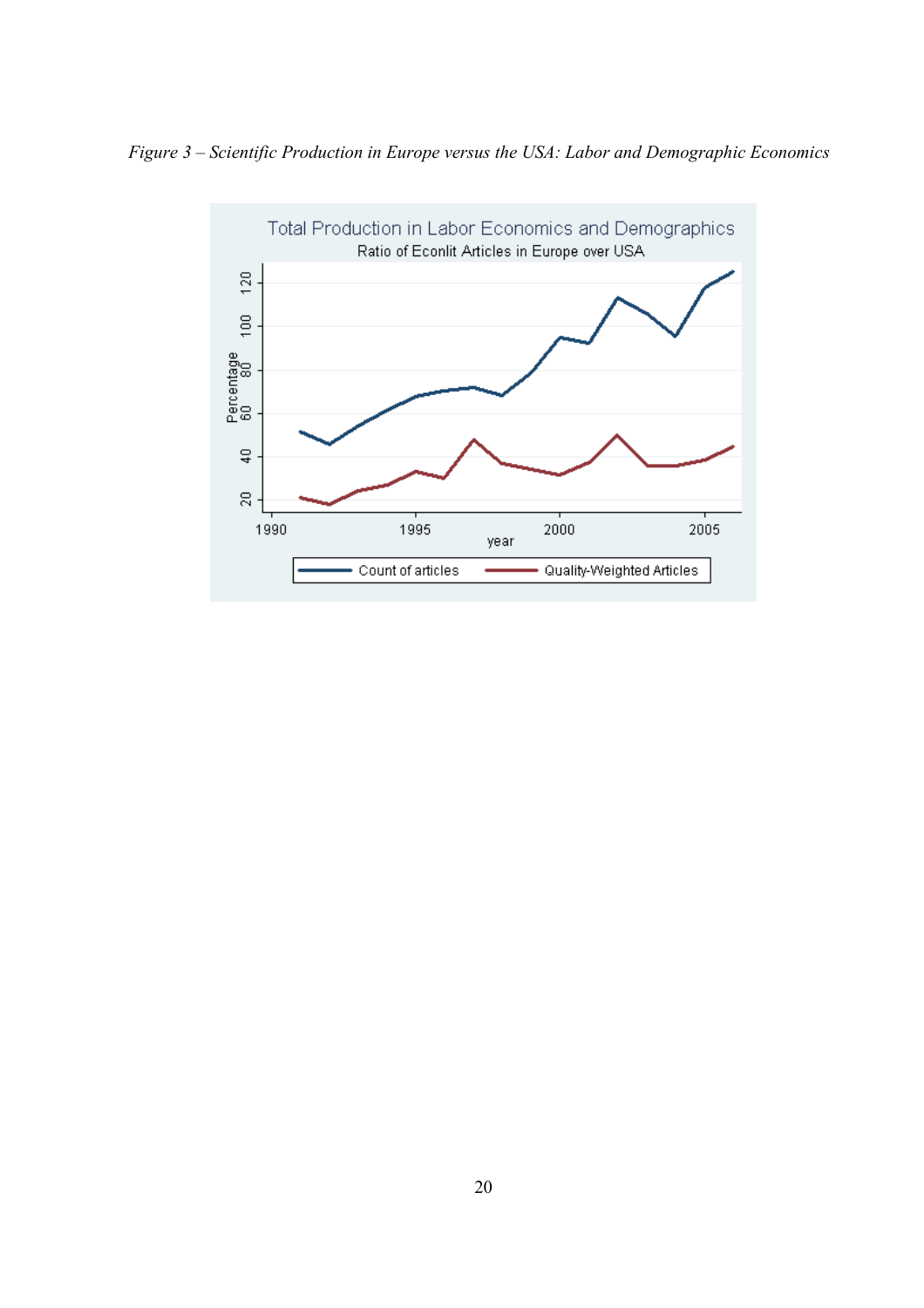

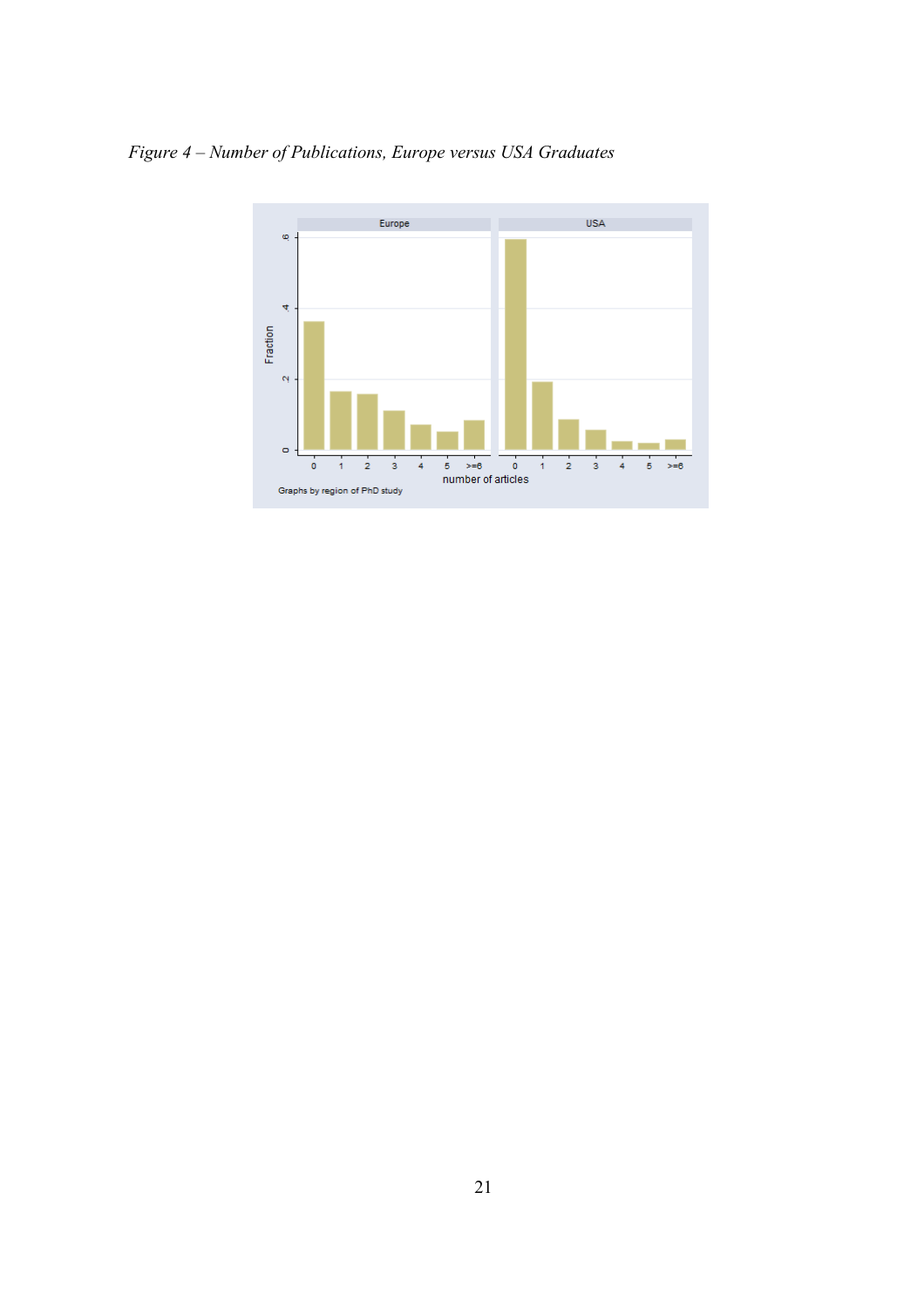|                             | Region of PhD study |            |       |  |  |  |
|-----------------------------|---------------------|------------|-------|--|--|--|
|                             | Europe              | <b>USA</b> | Total |  |  |  |
| Gender                      |                     |            |       |  |  |  |
| Male                        | 57.38               | 55.74      | 56.2  |  |  |  |
| Female                      | 42.62               | 40.16      | 40.85 |  |  |  |
| missing                     | $\theta$            | 4.1        | 2.95  |  |  |  |
| Year of defense             |                     |            |       |  |  |  |
| 2000                        | 10.97               | 18.03      | 16.06 |  |  |  |
| 2001                        | 16.03               | 16.23      | 16.17 |  |  |  |
| 2002                        | 18.14               | 14.59      | 15.58 |  |  |  |
| 2003                        | 17.72               | 15.08      | 15.82 |  |  |  |
| 2004                        | 20.68               | 18.36      | 19.01 |  |  |  |
| 2005                        | 16.46               | 17.7       | 17.36 |  |  |  |
| Region of work              |                     |            |       |  |  |  |
| Europe                      | 82.28               | 3.44       | 25.5  |  |  |  |
| <b>USA</b>                  | 2.95                | 62.46      | 45.81 |  |  |  |
| Other                       | 3.8                 | 16.89      | 13.22 |  |  |  |
| missing                     | 10.97               | 17.21      | 15.47 |  |  |  |
| Type of job                 |                     |            |       |  |  |  |
| Professor                   | 27.85               | 44.26      | 39.67 |  |  |  |
| Lecturer/Reader/Instr       | 11.81               | 4.59       | 6.61  |  |  |  |
| Researcher                  | 41.77               | 23.28      | 28.45 |  |  |  |
| Consultant                  | 1.27                | 3.93       | 3.19  |  |  |  |
| Other                       | 3.8                 | 2.13       | 2.6   |  |  |  |
| missing                     | 13.5                | 21.8       | 19.48 |  |  |  |
| Type of employer            |                     |            |       |  |  |  |
| University                  | 62.03               | 55.90      | 57.62 |  |  |  |
| <b>Research Center</b>      | 13.08               | 5.41       | 7.56  |  |  |  |
| Central/Federal Bank        | 2.95                | 3.11       | 3.07  |  |  |  |
| Interntl Org/Gov Dept       | 10.13               | 12.30      | 11.69 |  |  |  |
| <b>Consulting Firm</b>      | $\theta$            | 5.08       | 3.66  |  |  |  |
| <b>Other Private Sector</b> | 0.84                | 1.15       | 1.06  |  |  |  |
| missing                     | 10.97               | 17.05      | 15.35 |  |  |  |

*Table 1 – Distribution of Graduates from USA and European Universities (%)*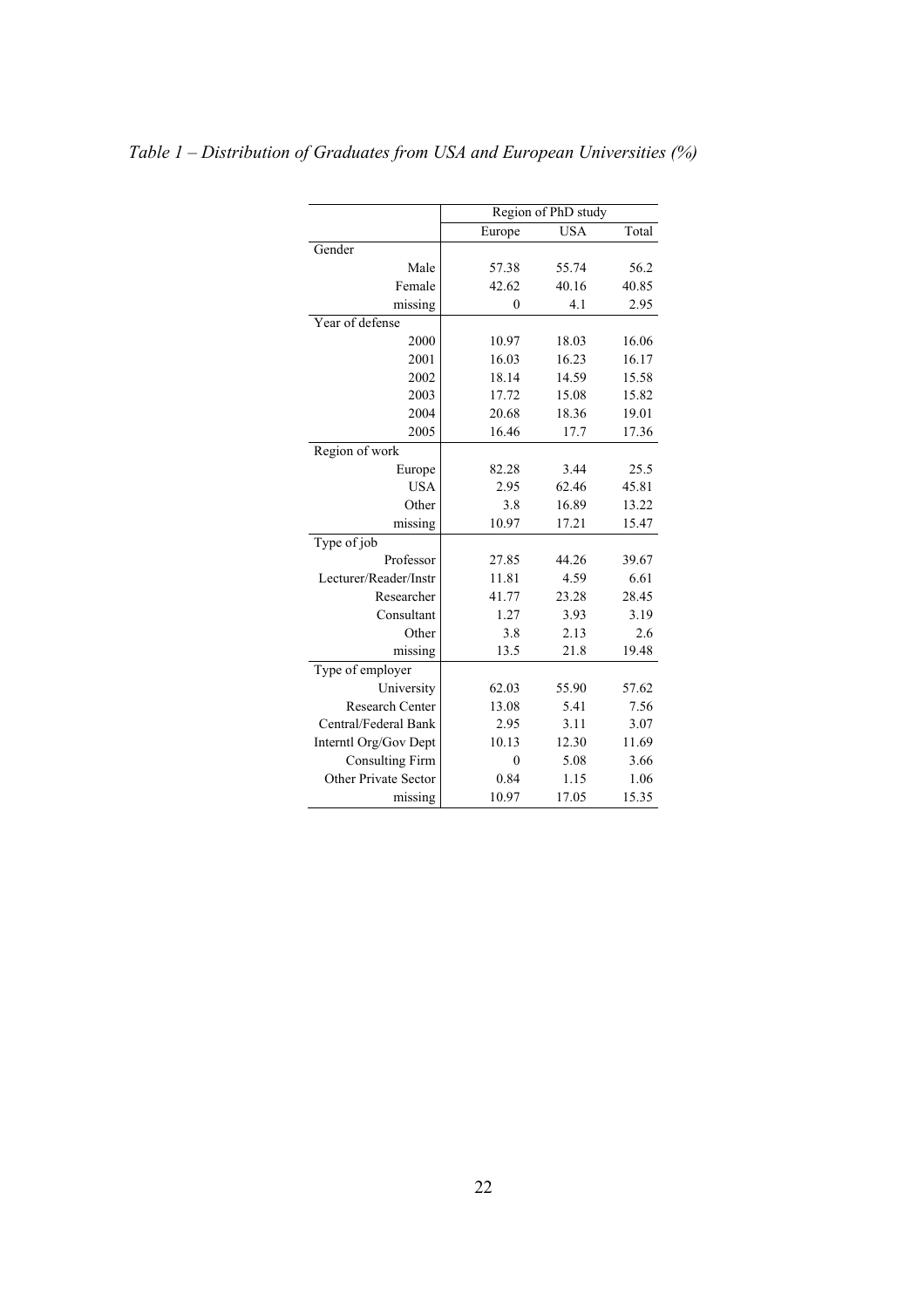# *Table 2 – Research Productivity, Europe versus USA Graduates*

|                     |                            | Summary of                                |       |  |  |  |
|---------------------|----------------------------|-------------------------------------------|-------|--|--|--|
| Region of PhD study | number of Econlit articles |                                           |       |  |  |  |
|                     | Mean                       | Std. Dev.                                 | Freq. |  |  |  |
| Europe              | 2.017                      | 2.436                                     | 237   |  |  |  |
| USA                 | 0.962                      | 1.789                                     | 610   |  |  |  |
| Total               | 1.257                      | 2.045                                     | 847   |  |  |  |
|                     |                            |                                           |       |  |  |  |
|                     |                            | Summary of                                |       |  |  |  |
|                     |                            | quality-weighted articles (KMS criterion) |       |  |  |  |
|                     |                            |                                           |       |  |  |  |
|                     | Mean                       | Std. Dev.                                 | Freq. |  |  |  |
| Europe              | 4.690                      | 12.170                                    | 237   |  |  |  |
| USA                 | 7.907                      | 29.757                                    | 610   |  |  |  |
| Total               | 7.006                      | 26.093                                    | 847   |  |  |  |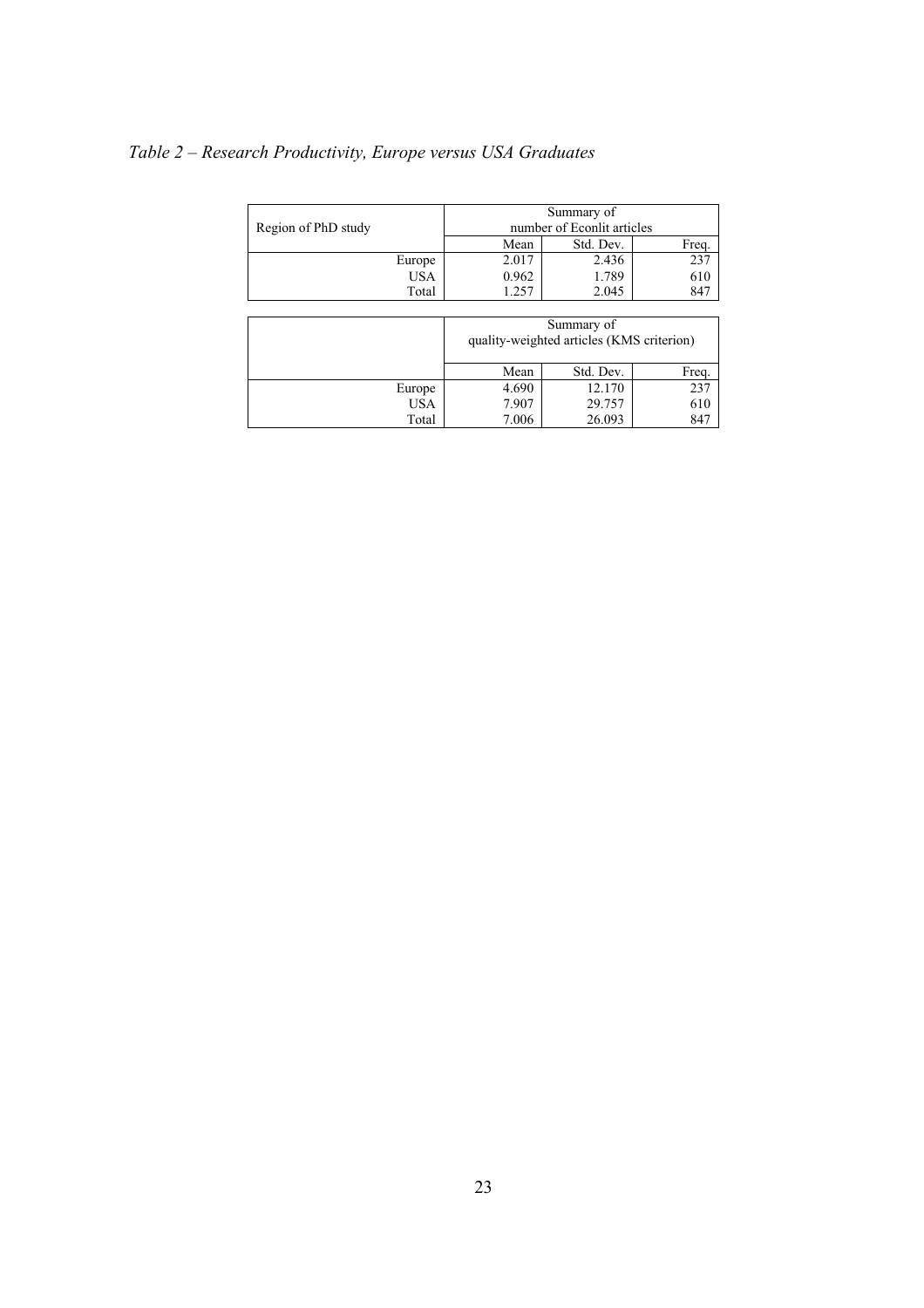*Table 3 – Research Productivity, Europe versus USA Graduates (only Graduates who have Published)* 

|                     | Summary of                 |                                           |       |  |  |  |
|---------------------|----------------------------|-------------------------------------------|-------|--|--|--|
| Region of PhD study | number of Econlit articles |                                           |       |  |  |  |
|                     | Mean                       | Std. Dev.                                 | Freq. |  |  |  |
| Europe              | 3.166                      | 2.381                                     | 151   |  |  |  |
| USA                 | 2.377                      | 2.131                                     | 247   |  |  |  |
| Total               | 2.676                      | 2.260                                     | 398   |  |  |  |
|                     |                            |                                           |       |  |  |  |
|                     |                            | Summary of                                |       |  |  |  |
|                     |                            | quality-weighted articles (KMS criterion) |       |  |  |  |
|                     |                            |                                           |       |  |  |  |
|                     | Mean                       | Std. Dev.                                 | Freq. |  |  |  |
| Europe              | 7.360                      | 14.603                                    | 151   |  |  |  |
| USA                 | 19.526                     | 44.321                                    | 247   |  |  |  |
| Total               | 14.911                     | 36.506                                    | 398   |  |  |  |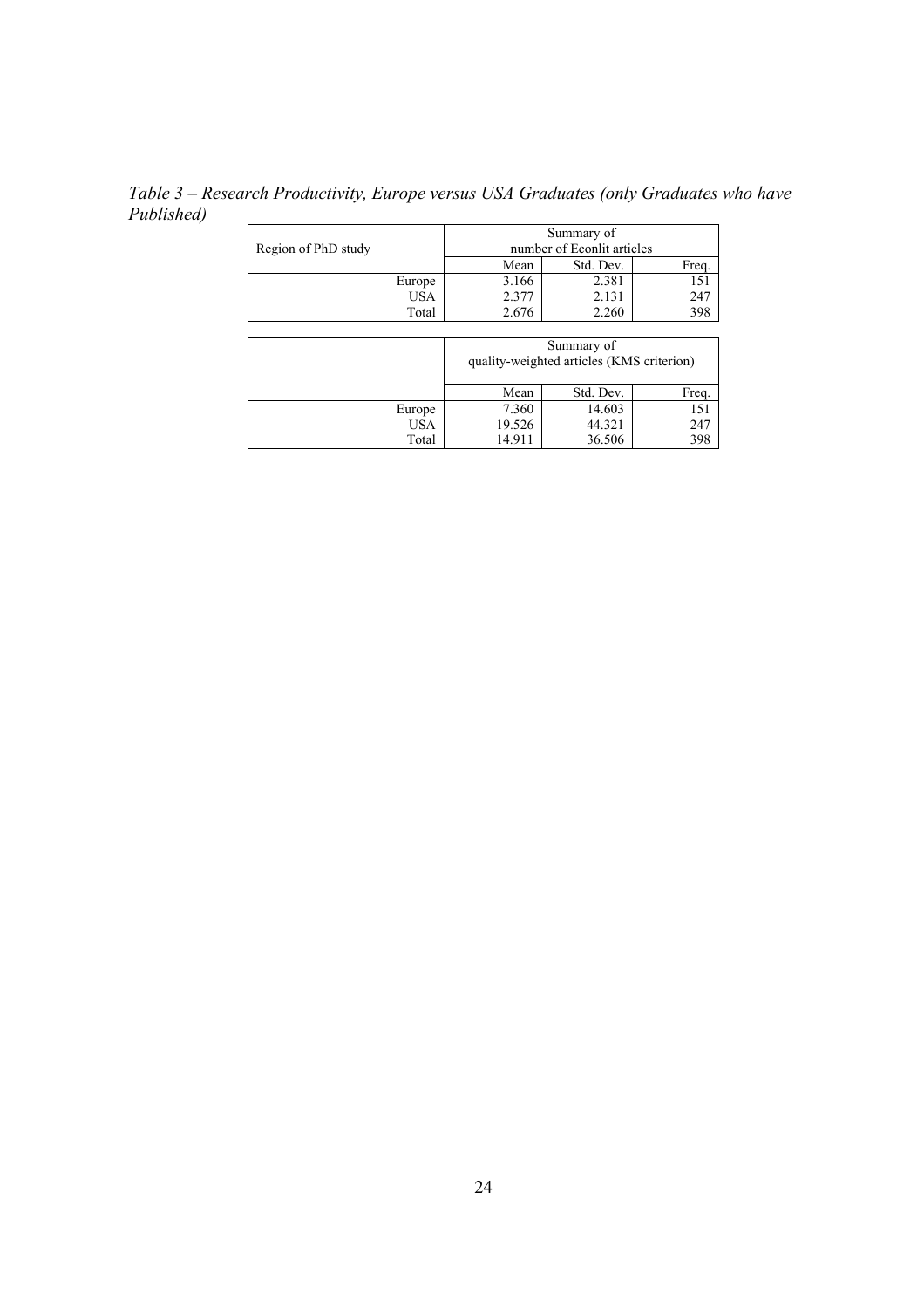| <b>Variable</b>            | <b>Description</b>                                              |
|----------------------------|-----------------------------------------------------------------|
| Year <i>i</i> , $i = 2,,6$ | 1 if the PhD was completed <i>i</i> years ago                   |
| Female                     | 1 if female                                                     |
| ResJob                     | 1 if employed by a University or Research Center                |
| PhDUSA                     | 1 if the PhD is from an institution in the USA                  |
| <b>WrkUSA</b>              | 1 if placement is at an institution in the USA                  |
| <b>WrkEUR</b>              | 1 if placement is at an European institution                    |
| ProdSup                    | KMS quality-weighted publications of the main supervisor / 1000 |
| PhDT10USA                  | 1 if the PhD was obtained from a top 10 university in the USA   |
| PhDT10EUR                  | 1 if the PhD was obtained from a European top 10 university     |
| WrkT10USA                  | 1 if the job is at a top 10 university in the USA               |
| WrkT10EUR                  | 1 if the job is at a European top 10 university                 |

*Table 4 - List of Independent Variables* 

Note: Whilst we only have PhD issuing universities from the USA and Europe (dummy variable for the USA), the job placement can be in any country of the world (dummy variables for the USA and for Europe, with the rest of the world is the omitted category).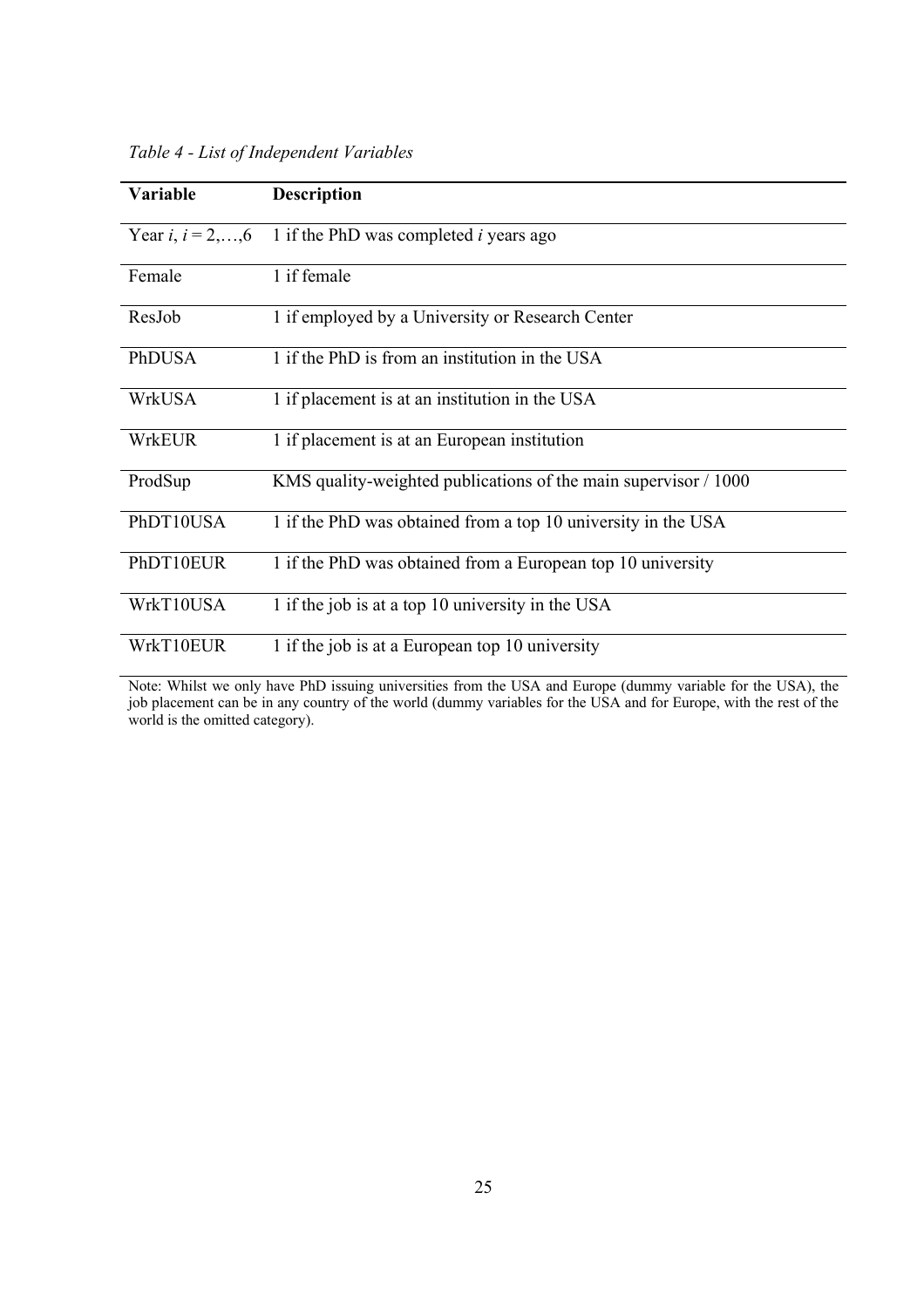|                      | <b>Graduates from all universities</b> |                          |                          |                  |                      |                          |                          | Graduates placed at academic institutions |                |                      |  |
|----------------------|----------------------------------------|--------------------------|--------------------------|------------------|----------------------|--------------------------|--------------------------|-------------------------------------------|----------------|----------------------|--|
|                      | (1)                                    | $\overline{(2)}$         | $\overline{3}$           | $\overline{(4)}$ | (5)                  | (6)                      | (7)                      | (8)                                       | (9)            | (10)                 |  |
| Year <sub>2</sub>    | 0.32                                   | 0.30                     | 0.31                     | 0.31             | 0.30                 | 0.32                     | 0.30                     | 0.32                                      | 0.32           | 0.29                 |  |
|                      | [1.43]                                 | [1.36]                   | [1.41]                   | [1.41]           | [1.34]               | [1.37]                   | [1.27]                   | [1.34]                                    | [1.34]         | [1.21]               |  |
| Year <sub>3</sub>    | 0.78                                   | 0.77                     | 0.77                     | 0.76             | 0.76                 | 0.82                     | 0.82                     | 0.81                                      | 0.81           | 0.80                 |  |
|                      | [4.05]                                 | [3.99]                   | [4.06]                   | [4.05]           | [4.05]               | [4.24]                   | [4.19]                   | [4.22]                                    | [4.21]         | [4.17]               |  |
| Year 4               | 1.07                                   | 1.03                     | 1.03                     | 1.02             | 1.00                 | 1.22                     | 1.17                     | 1.18                                      | 1.17           | 1.14                 |  |
|                      | [5.59]                                 | [5.38]                   | [5.40]                   | [5.31]           | [5.15]               | [6.30]                   | [5.97]                   | [6.05]                                    | [5.97]         | [5.80]               |  |
| Year 5               | 1.17                                   | 1.14                     | 1.16                     | 1.15             | 1.14                 | 1.23                     | 1.20                     | 1.21                                      | 1.19           | 1.17                 |  |
|                      | [6.14]                                 | [5.97]                   | [6.11]                   | [6.05]           | [6.09]               | [6.21]                   | [5.98]                   | [6.08]                                    | [5.94]         | [5.95]               |  |
| Year 6               | 1.56                                   | 1.55                     | 1.52                     | 1.52             | 1.53                 | 1.67                     | 1.64                     | 1.62                                      | 1.63           | 1.64                 |  |
|                      | [7.73]                                 | [7.65]                   | [7.59]                   | [7.65]           | [7.79]               | [7.85]                   | [7.77]                   | [7.73]                                    | [7.82]         | [7.79]               |  |
| Female               | $-0.24$                                | $-0.22$                  | $-0.22$                  | $-0.22$          | $-0.21$              | $-0.24$                  | $-0.17$                  | $-0.19$                                   | $-0.18$        | $-0.17$              |  |
|                      | $[-2.40]$                              | $[-2.23]$                | $[-2.32]$                | $[-2.25]$        | $[-2.19]$            | $[-1.84]$                | $[-1.58]$                | $[-1.71]$                                 | $[-1.63]$      | $[-1.56]$            |  |
| ResJob               | 0.80                                   | 0.81                     | 0.64                     | 0.61             | 0.60                 | $\overline{a}$           |                          |                                           | $\overline{a}$ |                      |  |
|                      | [6.46]                                 | [6.48]                   | [4.78]                   | [4.50]           | [4.38]               |                          |                          |                                           |                |                      |  |
| ProdSup              | 0.05                                   | 0.04                     | 0.03                     | 0.03             | 0.02                 | 0.04                     | 0.02                     | 0.02                                      | 0.02           | 0.01                 |  |
|                      | [2.99]                                 | [1.91]                   | [1.64]                   | [1.54]           | [1.29]               | [2.42]                   | [1.07]                   | [0.91]                                    | [0.79]         | [0.57]               |  |
| PhDUSA               | $-0.83$                                | $-0.90$                  | $-0.60$                  | $-0.57$          | $-0.51$              | $-0.88$                  | $-1.01$                  | $-0.77$                                   | $-0.73$        | $-0.64$              |  |
|                      | $[-7.33]$                              | $[-7.47]$                | $[-3.68]$                | $[-3.45]$        | $[-3.03]$            | $[-6.86]$                | $[-7.19]$                | $[-3.51]$                                 | $[-3.27]$      | $[-2.81]$            |  |
| PhD10USA             | $\overline{a}$                         | 0.19                     | 0.15                     | 0.09             | 0.08                 | $\overline{\phantom{a}}$ | 0.39                     | 0.36                                      | 0.29           | 0.26                 |  |
|                      |                                        | [1.06]                   | [0.84]                   | [0.45]           | [0.41]               |                          | [1.89]                   | [1.69]                                    | [1.21]         | [1.07]               |  |
| PhD10EUR             |                                        | $-0.26$                  | $-0.15$                  | $-0.21$          | $-0.21$              | $\overline{a}$           | $-0.31$                  | $-0.21$                                   | $-0.28$        | $-0.27$              |  |
|                      |                                        | $[-1.22]$                | $[-0.72]$                | $[-0.93]$        | $[-0.89]$            |                          | $[-1.37]$                | $[-0.92]$                                 | $[-1.15]$      | $[-1.09]$            |  |
| <b>WrkUSA</b>        |                                        |                          | 0.49                     | 0.45             | 0.75                 | $\overline{\phantom{a}}$ |                          | 0.31                                      | 0.26           | 0.58                 |  |
|                      |                                        |                          | [2.51]                   | [2.33]           | [3.44]               |                          |                          | [1.23]                                    | [1.02]         | [2.17]               |  |
| <b>WrkEUR</b>        |                                        | $\overline{a}$           | 0.71                     | 0.72             | 0.77                 | $\blacksquare$           | $\overline{a}$           | 0.49                                      | 0.48           | 0.54                 |  |
|                      |                                        |                          | [3.68]                   | [3.62]           | [3.77]               |                          |                          | [1.82]                                    | [1.74]         | [1.91]               |  |
| Wrk10USA             |                                        | $\overline{\phantom{a}}$ | $\overline{a}$           | 0.35             | $-0.04$              | $\overline{\phantom{a}}$ |                          | $\overline{a}$                            | 0.33           | $-0.07$              |  |
|                      |                                        |                          |                          | [1.39]           | $[-0.11]$            |                          |                          |                                           | [1.27]         | $[-0.18]$            |  |
| Wrk10EUR             |                                        | $\overline{a}$           |                          | 0.35             | 0.35                 | $\overline{a}$           | $\overline{a}$           |                                           | 0.38           | 0.38                 |  |
| <b>WrkUSA</b>        |                                        |                          |                          | [1.24]           | [1.24]               |                          |                          |                                           | [1.42]         | [1.40]               |  |
|                      |                                        |                          |                          |                  | $-0.16$              |                          |                          |                                           |                | $-0.24$              |  |
| European             |                                        |                          |                          |                  | $[-0.82]$<br>$-0.45$ |                          |                          |                                           |                | $[-1.29]$<br>$-0.50$ |  |
| <b>WrkUSA</b>        |                                        | ÷                        | $\overline{\phantom{a}}$ |                  | $[-2.68]$            | $\overline{\phantom{a}}$ | $\overline{\phantom{m}}$ | $\overline{\phantom{a}}$                  |                | $[-2.61]$            |  |
| Other<br>Wrk10USA    |                                        | $\overline{a}$           |                          |                  | 0.68                 | $\overline{a}$           |                          |                                           |                | 0.76                 |  |
|                      |                                        |                          |                          |                  |                      |                          |                          |                                           |                | [1.41]               |  |
| European<br>Wrk10USA |                                        |                          |                          |                  | [1.33]<br>0.46       |                          |                          |                                           |                | 0.49                 |  |
|                      |                                        |                          |                          |                  |                      |                          |                          |                                           |                |                      |  |
| Other<br>Constant    | $-0.78$                                | $-0.73$                  | $-1.24$                  | $-1.23$          | [0.93]<br>$-1.25$    | $-0.03$                  | 0.05                     | $-0.43$                                   | $-0.43$        | [0.96]<br>$-0.48$    |  |
|                      | $[-3.50]$                              | $[-3.24]$                | $[-5.00]$                | $[-4.96]$        | $[-5.03]$            | $[-0.17]$                | [0.26]                   | $[-1.33]$                                 | $[-1.32]$      | $[-1.44]$            |  |
| $\overline{N}$       | 822                                    | 822                      | 822                      | 822              | 822                  | 543                      | 543                      | 543                                       | 543            | 543                  |  |
|                      |                                        |                          |                          |                  |                      |                          |                          |                                           |                |                      |  |

*Table 5 – Number of Publications (Poisson Regression Models)*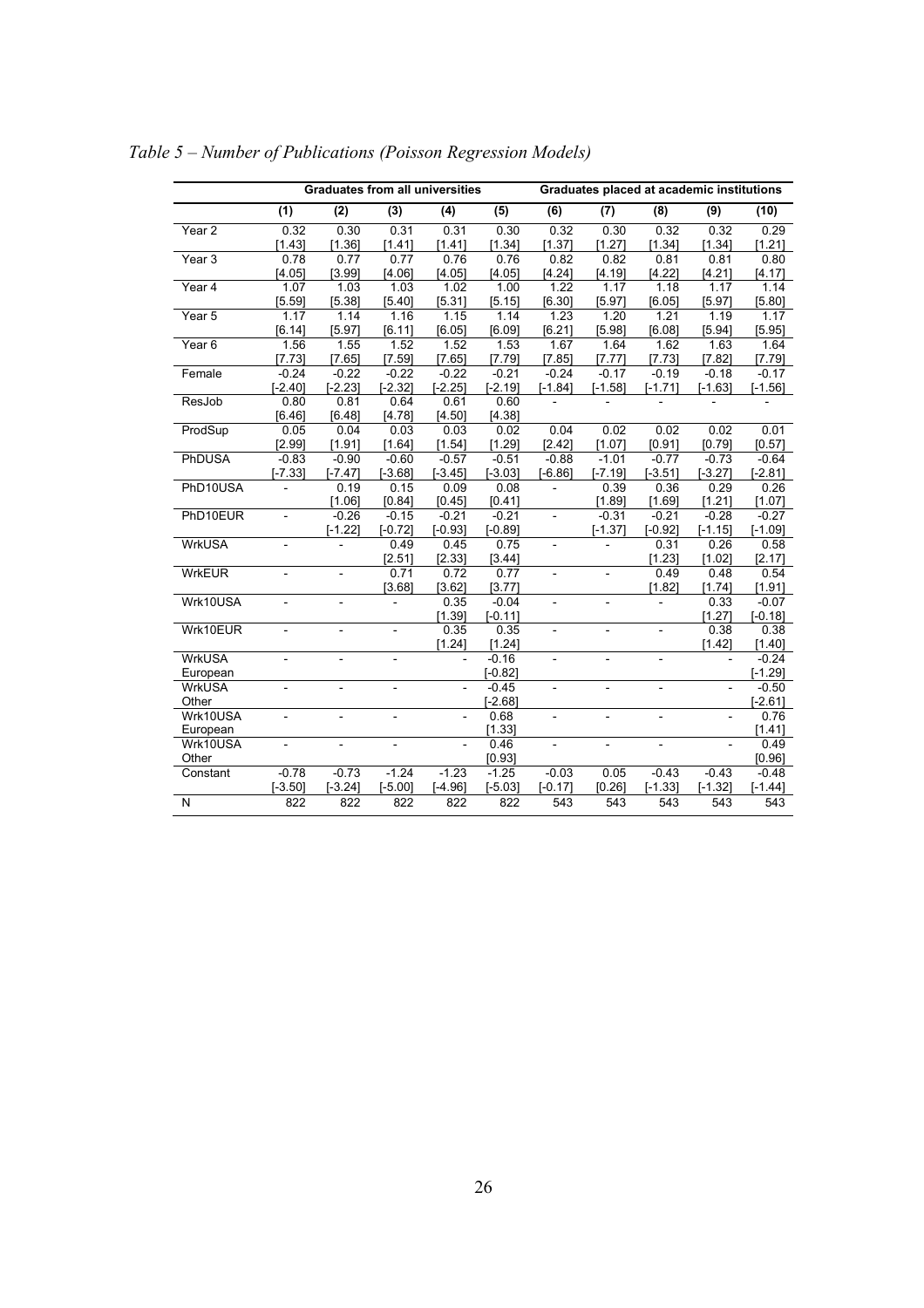|                     | <b>Graduates from all universities</b> |                              |                  |           |                  | Graduates placed at academic institutions |           |                  |                  |           |
|---------------------|----------------------------------------|------------------------------|------------------|-----------|------------------|-------------------------------------------|-----------|------------------|------------------|-----------|
|                     | (1)                                    | (2)                          | $\overline{(3)}$ | (4)       | $\overline{(5)}$ | (6)                                       | (7)       | $\overline{(8)}$ | $\overline{(9)}$ | (10)      |
| Year <sub>2</sub>   | 1.31                                   | 1.41                         | 1.14             | 0.54      | 0.29             | 1.72                                      | 1.82      | 1.94             | 1.06             | 0.62      |
|                     | [1.01]                                 | [1.06]                       | [0.83]           | [0.40]    | [0.20]           | [0.94]                                    | [0.96]    | [0.99]           | [0.55]           | [0.29]    |
| Year 3              | 2.53                                   | 2.83                         | 2.63             | 2.21      | 1.72             | 3.34                                      | 3.81      | 3.93             | 3.34             | 2.67      |
|                     | [1.69]                                 | [1.88]                       | [1.72]           | [1.43]    | [1.09]           | [1.59]                                    | [1.79]    | [1.82]           | [1.53]           | [1.19]    |
| Year 4              | 6.59                                   | 6.49                         | 6.16             | 5.09      | 4.66             | 8.52                                      | 8.20      | 7.83             | 6.68             | 6.28      |
|                     | [2.75]                                 | [2.68]                       | [2.55]           | [2.09]    | [1.81]           | [2.54]                                    | [2.37]    | [2.25]           | [1.92]           | [1.71]    |
| Year 5              | 9.97                                   | 9.90                         | 9.44             | 8.89      | 8.47             | 13.11                                     | 12.94     | 12.82            | 11.82            | 11.06     |
|                     | [3.75]                                 | [3.69]                       | [3.58]           | [3.56]    | [3.66]           | [3.39]                                    | [3.30]    | [3.28]           | [3.24]           | [3.30]    |
| Year <sub>6</sub>   | 15.07                                  | 14.75                        | 14.37            | 14.34     | 13.67            | 23.25                                     | 22.66     | 22.47            | 22.46            | 21.21     |
|                     | [3.53]                                 | [3.51]                       | [3.45]           | [3.61]    | [3.73]           | [3.24]                                    | [3.22]    | [3.21]           | [3.33]           | [3.40]    |
| Female              | $-2.68$                                | $-2.12$                      | $-2.34$          | $-2.18$   | $-2.38$          | $-4.55$                                   | $-3.71$   | $-4.21$          | $-3.99$          | $-4.40$   |
|                     | $[-1.55]$                              | $[-1.28]$                    | $[-1.41]$        | $[-1.37]$ | $[-1.60]$        | $[-1.78]$                                 | $[-1.52]$ | $[-1.73]$        | $[-1.69]$        | $[-1.98]$ |
| ResJob              | 7.55                                   | 7.48                         | 6.61             | 5.06      | 4.91             |                                           |           |                  |                  |           |
|                     | [4.76]                                 | [4.76]                       | [4.20]           | [3.65]    | [3.45]           |                                           |           |                  |                  |           |
| ProdSup             | 1.83                                   | 1.48                         | 1.43             | 1.32      | 0.98             | 2.36                                      | 1.81      | 1.80             | 1.66             | 1.22      |
|                     | [3.70]                                 | [2.94]                       | [2.84]           | [2.84]    | [2.30]           | [3.56]                                    | [2.64]    | [2.60]           | [2.58]           | [2.05]    |
| PhDUSA              | $-0.66$                                | $-1.98$                      | $-6.23$          | $-4.50$   | $-3.35$          | $-0.80$                                   | $-2.81$   | $-8.52$          | $-5.86$          | $-3.80$   |
|                     | $[-0.45]$                              | $[-1.26]$                    | $[-2.55]$        | $[-1.91]$ | $[-1.43]$        | $[-0.41]$                                 | $[-1.27]$ | $[-1.82]$        | $[-1.28]$        | $[-0.82]$ |
| PhD10USA            | $\overline{\phantom{a}}$               | 6.21                         | 6.13             | 2.63      | 3.42             |                                           | 9.57      | 9.13             | 4.53             | 5.75      |
|                     |                                        | [1.99]                       | [1.97]           | [0.72]    | [0.95]           |                                           | [2.09]    | [2.00]           | [0.81]           | [1.02]    |
| PhD10EUR            |                                        | $-3.41$                      | $-3.71$          | $-3.51$   | $-2.87$          |                                           | $-2.76$   | $-3.49$          | $-3.32$          | $-2.29$   |
|                     |                                        | $[-1.54]$                    | $[-1.61]$        | $[-1.43]$ | $[-1.21]$        |                                           | $[-0.98]$ | $[-1.10]$        | $[-0.98]$        | $[-0.71]$ |
| <b>WrkUSA</b>       | $\overline{a}$                         |                              | 5.30             | 3.64      | 6.61             |                                           |           | 7.99             | 5.29             | 6.15      |
|                     |                                        |                              | [3.62]           | [2.60]    | [2.24]           |                                           |           | [3.24]           | [2.25]           | [1.68]    |
| <b>WrkEUR</b>       | $\overline{a}$                         | $\blacksquare$               | $-1.28$          | 0.09      | 0.78             |                                           |           | $-0.07$          | 1.11             | 2.42      |
|                     |                                        |                              | $[-0.66]$        | [0.05]    | [0.39]           |                                           |           | $[-0.02]$        | [0.31]           | [0.66]    |
| Wrk10USA            |                                        |                              |                  | 27.86     | 50.26            |                                           |           |                  | 25.20            | 48.64     |
|                     |                                        |                              |                  | [2.12]    | [2.24]           |                                           |           |                  | [1.88]           | [2.13]    |
| Wrk10EUR            | $\overline{\phantom{a}}$               | $\qquad \qquad \blacksquare$ |                  | 3.49      | 3.77             |                                           |           |                  | 2.97             | 3.15      |
|                     |                                        |                              |                  | [0.60]    | [0.66]           |                                           |           |                  | [0.45]           | [0.48]    |
| WrkUSA European     |                                        |                              |                  |           | $-0.96$          |                                           |           |                  |                  | 0.32      |
|                     |                                        |                              |                  |           | $[-0.24]$        |                                           |           |                  |                  | [0.07]    |
| <b>WrkUSA Other</b> |                                        |                              |                  |           | $-3.83$          |                                           |           |                  |                  | $-1.06$   |
|                     |                                        |                              |                  |           | $[-1.12]$        |                                           |           |                  |                  | $[-0.24]$ |
| Wrk10USA European   |                                        |                              |                  |           | $-11.11$         |                                           |           |                  |                  | $-11.58$  |
|                     |                                        |                              |                  |           | $[-0.21]$        |                                           |           |                  |                  | $[-0.22]$ |
| Wrk10USA Other      |                                        |                              |                  |           | $-45.16$         |                                           |           |                  |                  | $-45.98$  |
|                     |                                        |                              |                  |           | $[-1.92]$        |                                           |           |                  |                  | $[-1.92]$ |
| constant            | $-6.72$                                | $-6.31$                      | $-4.30$          | $-3.96$   | $-3.80$          | $-2.15$                                   | $-1.36$   | $-1.13$          | $-1.74$          | $-2.02$   |
|                     | $[-2.91]$                              | $[-2.68]$                    | $[-1.94]$        | $[-1.83]$ | $[-1.78]$        | $[-0.95]$                                 | $[-0.57]$ | $[-0.28]$        | $[-0.42]$        | $[-0.48]$ |
| N                   | 822                                    | 822                          | 822              | 822       | 822              | 543                                       | 543       | 543              | 543              | 543       |

*Table 6 – KMS Quality-Adjusted Publications (OLS regression)*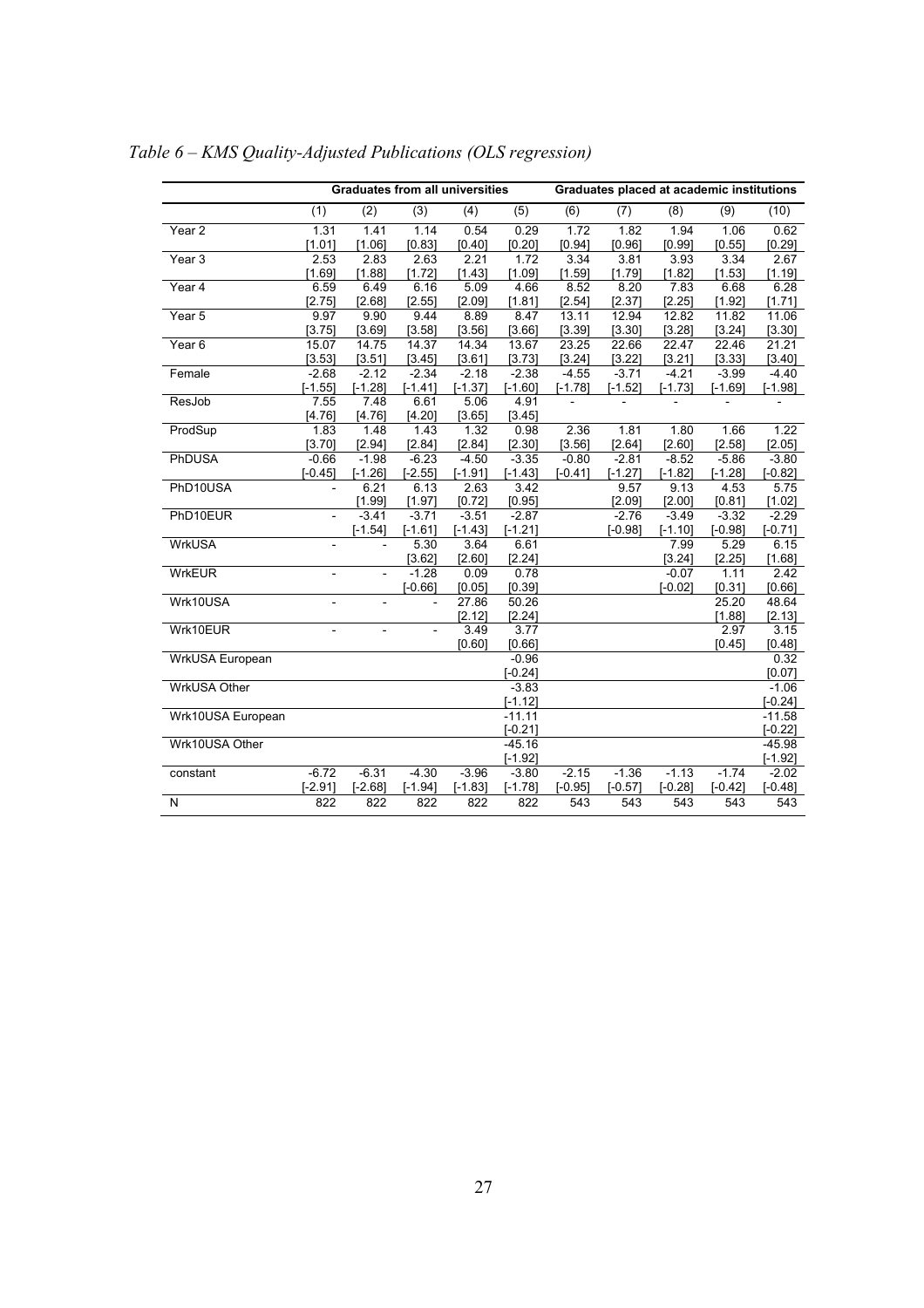### **Appendix A: Coding of country region**

The coding of regions follows the United Nations Educational, Scientific and Cultural Organization (UNESCO) "definition of regions with a view to the execution by the Organization of regional activities". All countries in the UNESCO "Europe and North America" region were coded as Europe, with the exception of the Russian Federation, Turkey, Kazakhstan and Tajikistan, which UNESCO includes both under Europe and Asia. We have opted to include them under Asia, as it matches more closely the geography. As such, the following countries are coded as Europe:

| France                    | Norway                                    |
|---------------------------|-------------------------------------------|
| Georgia                   | Poland                                    |
| Germany                   | Portugal                                  |
| Greece                    | Republic of Moldova                       |
| Hungary                   | Romania                                   |
| Iceland                   | San Marino                                |
| Ireland                   | Serbia                                    |
| Israel                    | Slovakia                                  |
| Italy                     | Slovenia                                  |
| Latvia                    | Spain                                     |
| Lithuania                 | Sweden                                    |
| Luxembourg                | Switzerland                               |
| Malta                     | The former Yugoslav Republic of Macedonia |
| Monaco                    | Ukraine                                   |
| Montenegro<br>Netherlands | United Kingdom and Northern Ireland       |
|                           |                                           |

Source: UNESCO (2008).